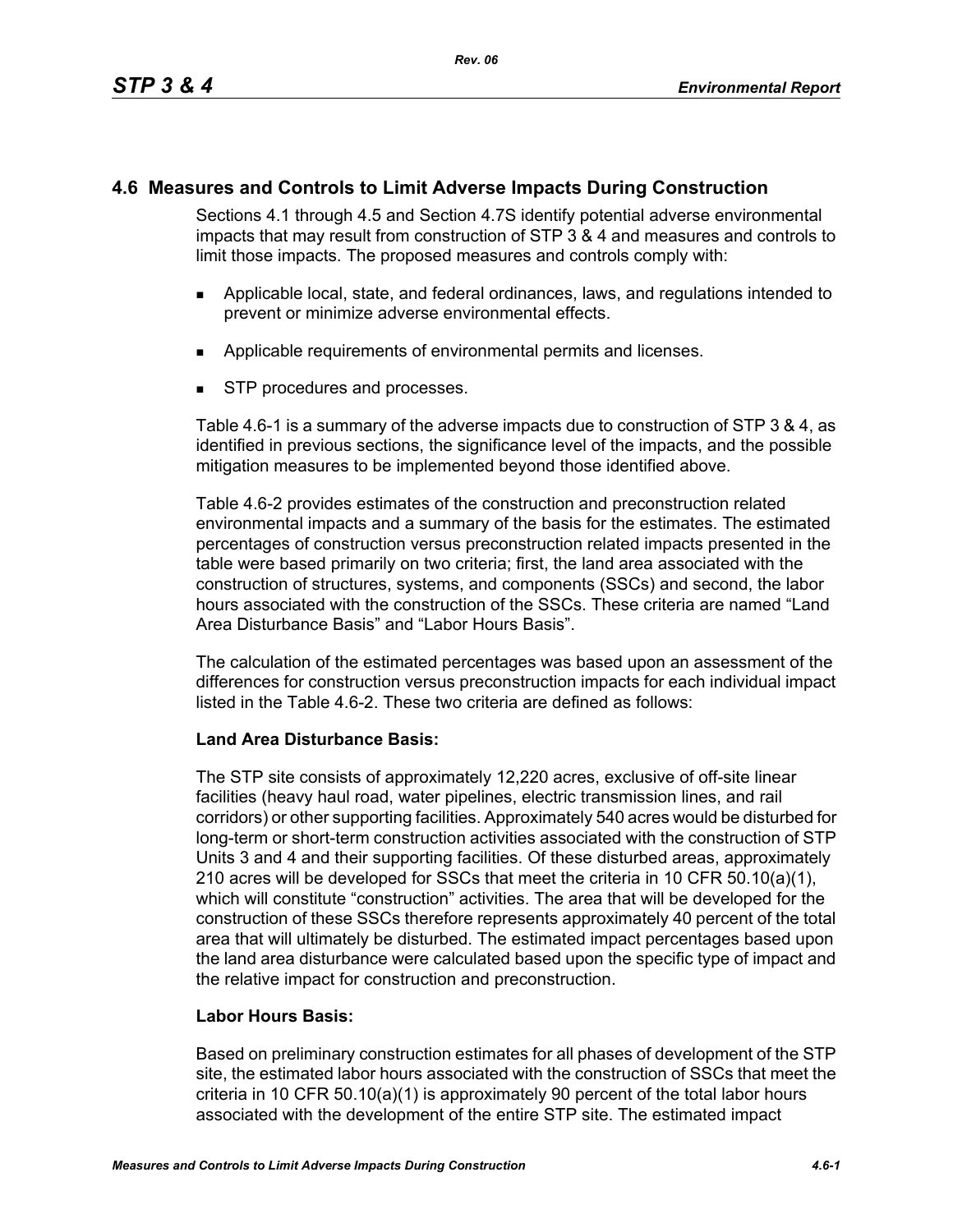percentages based upon the labor hours were calculated based upon the specific type of impact and the relative impact for construction and preconstruction.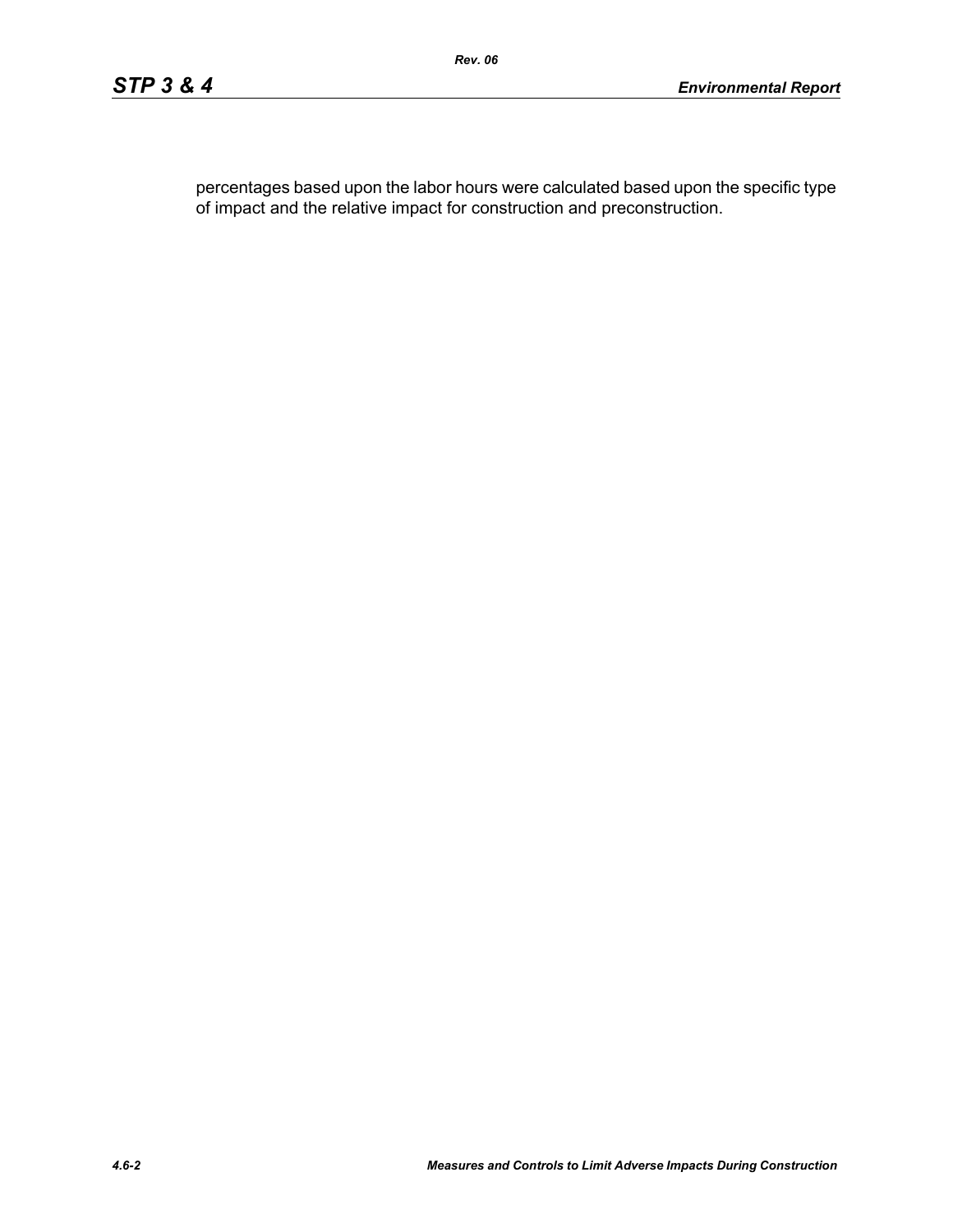| Impact                         | <b>Description of Potential Impact</b>                                                                                                                                                                                   | <b>Potential</b><br>Impact<br>Significance<br>$[1]$ | <b>Planned Control Program</b>                                                                                                                                                                                                                                                                                        |
|--------------------------------|--------------------------------------------------------------------------------------------------------------------------------------------------------------------------------------------------------------------------|-----------------------------------------------------|-----------------------------------------------------------------------------------------------------------------------------------------------------------------------------------------------------------------------------------------------------------------------------------------------------------------------|
| 4.0 Land Use Impacts           |                                                                                                                                                                                                                          |                                                     |                                                                                                                                                                                                                                                                                                                       |
| 4.1.1 The Site<br>and Vicinity | Ground-disturbing activities including<br>installation of a slurry wall, excavating and<br>recontouring the landscape.[2]                                                                                                | S                                                   | Conduct construction activities using best management practices<br>(BMP) in accordance with regulatory and permit requirements.<br>Implement environmental controls required in the SWPPP (Storm<br>Water Pollution Prevention Plan) such as weekly compliance<br>inspections, documentation of runoff controls, etc. |
|                                | Removal of vegetation within the temporary and<br>permanent impact areas.[2]                                                                                                                                             | S                                                   | Clean up and dispose of waste debris at designated location.<br>Temporary impact area will be graded, landscaped to match the<br>surrounding area, and revegetated.                                                                                                                                                   |
|                                | Stockpiling of soils on site including spoil<br>mounds and borrow pit soils.[2]                                                                                                                                          | S                                                   | Restrict stockpiling to designated areas. Stabilize all loose soils<br>on site through the use of approved erosion control<br>methodologies and soil erosion and sediment control plan.                                                                                                                               |
|                                | Construction of new permanent structures and<br>the creation of impervious surface within the<br>existing STP Site (i.e., the haul road and the<br>parking area). The site is designated for<br>industrial land use. [2] | S                                                   | Restrict construction to the designated areas within the STP site.                                                                                                                                                                                                                                                    |
|                                | Impacts to wetlands and other surface waters<br>e.g. removal of onsite drainage ditch.                                                                                                                                   | S                                                   | Avoid wetlands. Use appropriate erosion control measures to<br>prevent turbid water, soil deposition, vegetation removal, etc.,<br>from impacting drainage features, wetlands and downstream<br>areas through the approved SWPPP.                                                                                     |
|                                | Construction activities conducted within the<br>Coastal Management Zone.[2]                                                                                                                                              | $S-M$                                               | Proposed project is consistent with the Texas Coastal<br>Management Plan.                                                                                                                                                                                                                                             |
|                                | Construction activities (e.g., crossing of a<br>pipeline, installation of discharge pipe, etc.)<br>conducted within the designated flood zone and<br>other sensitive areas.                                              | S                                                   | Avoid these areas where possible. Comply with regulatory and<br>permit requirements.                                                                                                                                                                                                                                  |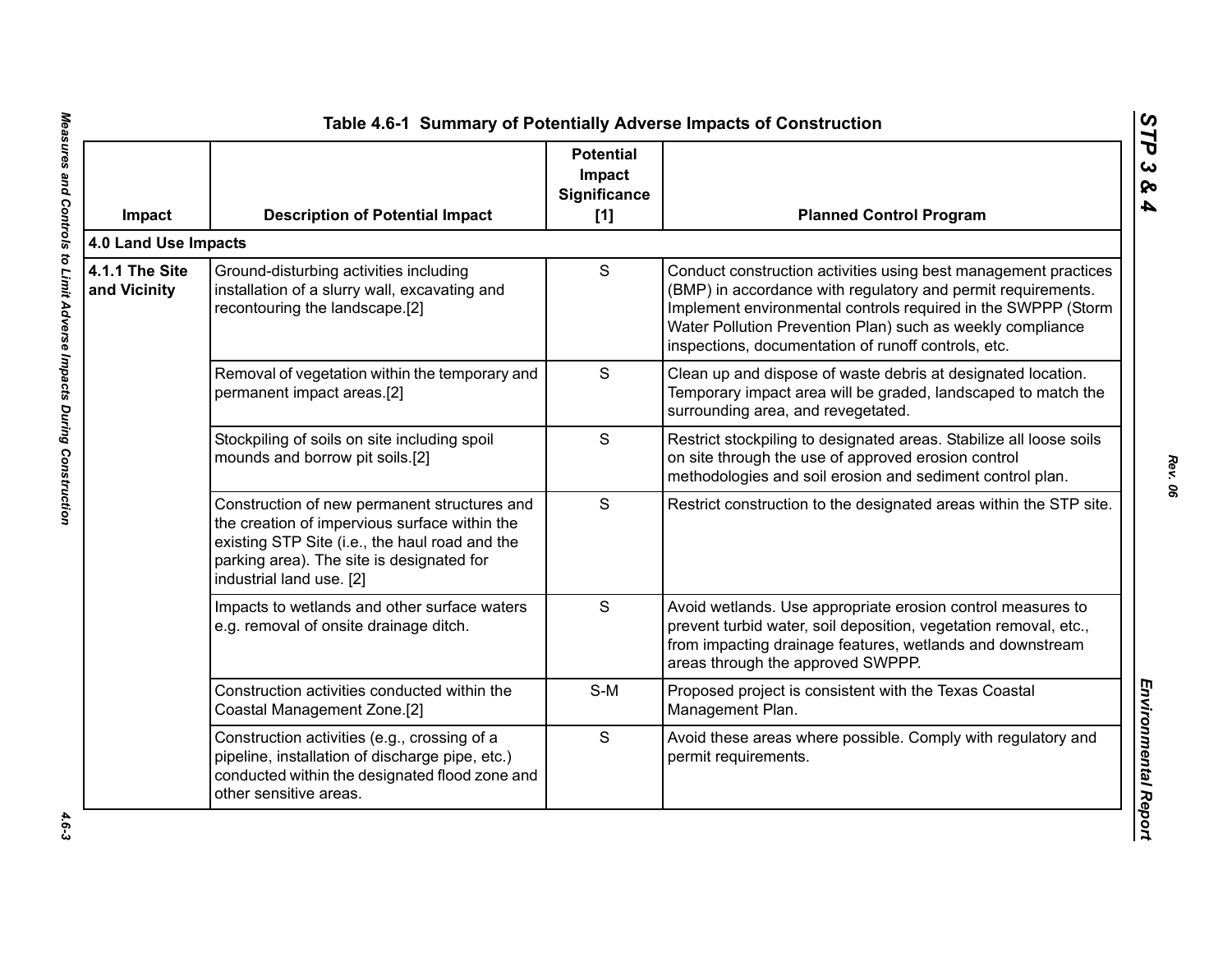| Table 4.6-1 Summary of Potentially Adverse Impacts of Construction (Continued) |     |                                                     |
|--------------------------------------------------------------------------------|-----|-----------------------------------------------------|
| Potential short-term land use changes in the                                   | S-M | The temporary housing facilities, if constructed, v |
| vicinity of the project due to development of                                  |     | converted to pre-project conditions upon comple     |

|                                                                               |                                                                                                                                                                                                                                              |             | Table 4.6-1 Summary of Potentially Adverse Impacts of Construction (Continued)                                                                                                                                                                                                                             |
|-------------------------------------------------------------------------------|----------------------------------------------------------------------------------------------------------------------------------------------------------------------------------------------------------------------------------------------|-------------|------------------------------------------------------------------------------------------------------------------------------------------------------------------------------------------------------------------------------------------------------------------------------------------------------------|
|                                                                               | Potential short-term land use changes in the<br>vicinity of the project due to development of<br>employee housing.[2]                                                                                                                        | $S-M$       | The temporary housing facilities, if constructed, would be<br>converted to pre-project conditions upon completion of<br>construction.                                                                                                                                                                      |
|                                                                               | The increase in traffic during shift change and<br>increased truck deliveries will impact traffic on<br>existing roads during peak times.                                                                                                    | S           | Stagger work shifts and truck delivery times to reduce the<br>additional traffic during peak hours.                                                                                                                                                                                                        |
| 4.1.2<br><b>Transmission</b><br><b>Corridors and</b><br><b>Off-Site Areas</b> | Potential short-term physical land use changes<br>due to the addition of a 345 Kilovolt switchyard<br>and rerouting of one 345 kV transmission line<br>that is currently connected to Bay No. 1 of the<br>existing switchyard for STP 1 & 2. | $\mathsf S$ | Minimization of land use impacts through the use of existing<br>access points and ROW roads. Limit construction activities<br>associated with the new onsite switchyard and connecting<br>transmission lines to those areas previously disturbed for<br>construction activities associated with STP 1 & 2. |
| 4.1.3 Historic<br><b>Properties</b>                                           | Ground-disturbing activities including grading,<br>excavation, recontouring, and construction may<br>expose historic resources.                                                                                                              | S           | Take appropriate actions as required by site procedures following<br>discovery of potential historic or archaeological resources.                                                                                                                                                                          |
|                                                                               |                                                                                                                                                                                                                                              |             |                                                                                                                                                                                                                                                                                                            |
|                                                                               |                                                                                                                                                                                                                                              |             |                                                                                                                                                                                                                                                                                                            |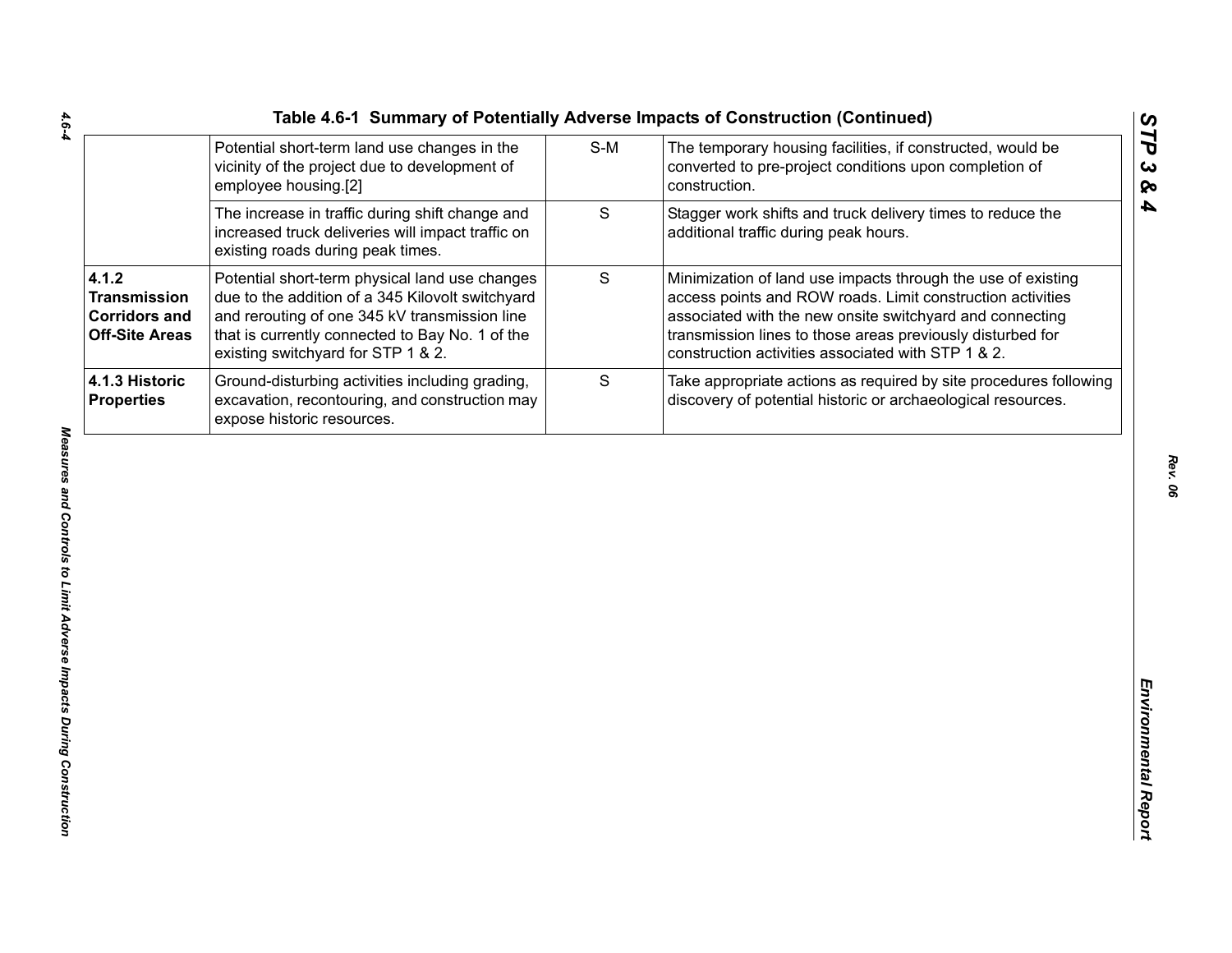| 4.2 Water-Related Impacts                        |                                                                                                                                                                       |   |                                                                                                                                                                                                                                                                                                                                                                                                                                                                                                                                                                                                                                 | ĽP                                |
|--------------------------------------------------|-----------------------------------------------------------------------------------------------------------------------------------------------------------------------|---|---------------------------------------------------------------------------------------------------------------------------------------------------------------------------------------------------------------------------------------------------------------------------------------------------------------------------------------------------------------------------------------------------------------------------------------------------------------------------------------------------------------------------------------------------------------------------------------------------------------------------------|-----------------------------------|
| 4.2.1<br><b>Hydrologic</b><br><b>Alterations</b> | Impacts to onsite surface water drainage flows<br>by diverting or filling several unnamed onsite<br>drainage features.[2]                                             | S | New drainage ditches and other features such as sediment filters<br>would be used to accommodate surface water runoff from altered<br>drainage areas and the newly constructed impervious areas.<br>Avoid all wetlands. Appropriate erosion control measures will be<br>taken on all drainage features and wetlands to prevent turbid<br>water, soil deposition, vegetation removal, etc., from occurring<br>within those areas or downstream areas through the approved<br>SWPPP.                                                                                                                                              | $\boldsymbol{\omega}$<br>ନ୍ତ<br>4 |
|                                                  | Increase in surface water as a result of<br>dewatering and excavation activities. [2]                                                                                 | S | To decrease the volume of surface water runoff created during<br>dewatering/excavating activities of the deeply excavated areas, a<br>groundwater control system will be installed consisting of a slurry<br>wall and perimeter circuit of deep wells in conjunction with sand<br>drains. All other surface water runoff created during the<br>excavation/dewatering activities will be controlled by a series of<br>ditches that drain the water away from construction activities.<br>Proper erosion controls will be used to contain sediments found in<br>the runoff before it is discharged into any jurisdictional water. |                                   |
|                                                  | Impacts to local hydrology resulting from the<br>excavation through the shallow aquifer, and<br>subsequent dewatering of the shallow<br>aquifer.[2]                   | S | Local drinking water wells found in the vicinity of the construction<br>area will be unaffected because they are located in the deeper<br>aquifer which is isolated by surficial clays. Dewatering would<br>occur within the shallow aquifer in a limited area for a short period<br>of time. Upon completion of construction, groundwater in the<br>shallow aquifer will return to natural elevations.                                                                                                                                                                                                                         |                                   |
| 4.2.2 Water Use<br><b>Impacts</b>                | Potential for water pressure reduction within the<br>local water table due to dewatering activities for<br>dust abatement, concrete mixing, potable water<br>use. [2] | S | Limit dewatering activities to only those necessary for<br>construction.                                                                                                                                                                                                                                                                                                                                                                                                                                                                                                                                                        |                                   |
|                                                  |                                                                                                                                                                       |   |                                                                                                                                                                                                                                                                                                                                                                                                                                                                                                                                                                                                                                 | Environmental Repor               |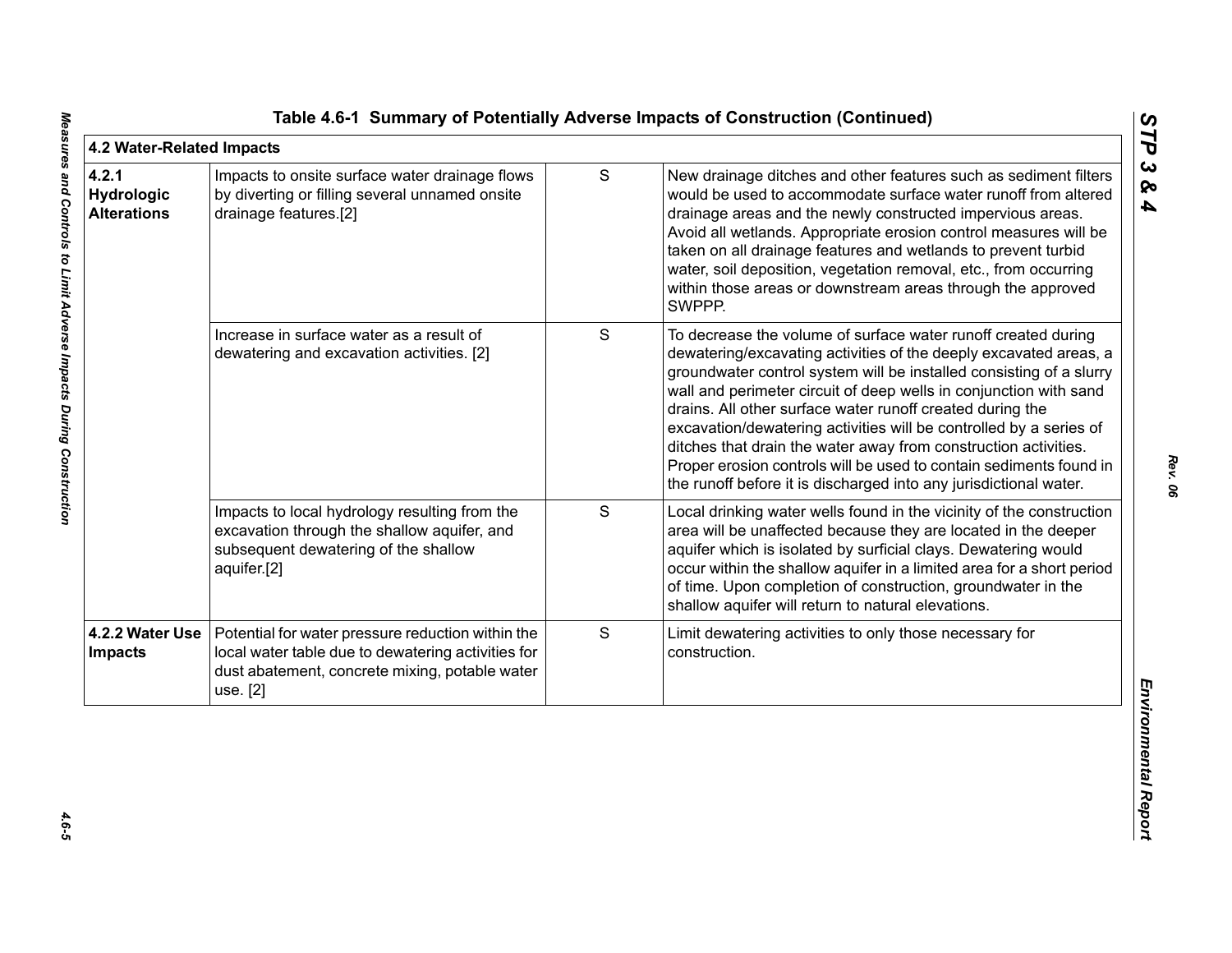|                                        |                                                                                                                                                                                                                              |   | Table 4.6-1 Summary of Potentially Adverse Impacts of Construction (Continued)                                                                                                                                                                                                                                                                                                                                                                                                              |
|----------------------------------------|------------------------------------------------------------------------------------------------------------------------------------------------------------------------------------------------------------------------------|---|---------------------------------------------------------------------------------------------------------------------------------------------------------------------------------------------------------------------------------------------------------------------------------------------------------------------------------------------------------------------------------------------------------------------------------------------------------------------------------------------|
| 4.2.3 Water-                           | Potential impacts on surface water quality from<br>Quality Impacts   accidental release of fuel, oils, or other<br>chemicals associated with construction<br>activities into onsite wetlands and drainage<br>features.       | S | Develop and implement a construction SWPPP and spill<br>response plan.                                                                                                                                                                                                                                                                                                                                                                                                                      |
|                                        | A potential impact to Little Robbins Slough,<br>Kelly's Pond, and subsequently the Colorado<br>River due to turbidity and sedimentation caused<br>by soil erosion from ground disturbance.[2]                                | S | Adhere to applicable regulations and permit requirements found<br>in the TPDES permit. Implement BMPs to prevent the movement<br>of pollutants (including sediments) into wetlands and water bodies<br>via storm water runoff. BMPs will include the use of erosion<br>control measures such as silt fences to prevent sedimentation<br>and turbid water discharge.<br>Use of vegetated land buffers between water bodies and the<br>construction site will minimize sedimentation impacts. |
| <b>4.3 Ecological Impacts</b>          |                                                                                                                                                                                                                              |   |                                                                                                                                                                                                                                                                                                                                                                                                                                                                                             |
| 4.3.1 Terrestrial<br><b>Ecosystems</b> | Construction activities will result in habitat loss<br>and will displace animals such as birds and<br>mammals that currently inhabit the construction<br>site. The mortality rate of less mobile animals<br>may increase.[2] | S | Limit vegetation removal to only those areas needed for<br>construction. Restoration of the temporary impact areas will be<br>completed in a timely manner upon completion of construction.                                                                                                                                                                                                                                                                                                 |
|                                        | Filling of drainage areas and ditches may<br>impact foraging and roosting habits of wetland-<br>dependent species.[2]                                                                                                        | S | Restore the habitat by relocating and revegetating of drainage<br>areas.                                                                                                                                                                                                                                                                                                                                                                                                                    |
|                                        | Impacts to biota from use of wetlands as<br>laydown areas or spoil areas. [2]                                                                                                                                                | S | Avoid wetland areas during construction activities.                                                                                                                                                                                                                                                                                                                                                                                                                                         |
|                                        | Potential impacts to local bird population from<br>bird collisions with man-made structures<br>(cranes, buildings) during construction.                                                                                      | S | The likelihood of this impact is low and when considered with the<br>availability of the resource on a regional basis, mitigation is not<br>necessary.                                                                                                                                                                                                                                                                                                                                      |
|                                        | Wildlife may be startled or frightened away by<br>construction noises.[2]                                                                                                                                                    | S | Animal displacement due to noise should be temporary in nature.<br>Animals should return upon completion of construction.                                                                                                                                                                                                                                                                                                                                                                   |
|                                        | Potential disturbance to nesting birds caused<br>by noise/movement during transmission line<br>upgrades. The disturbance impacts will<br>increase during the nesting season.                                                 | S | Scheduling work during non-nesting periods would minimize<br>these impacts.                                                                                                                                                                                                                                                                                                                                                                                                                 |
|                                        |                                                                                                                                                                                                                              |   |                                                                                                                                                                                                                                                                                                                                                                                                                                                                                             |

 $4.6 - 6$ *4.6-6 Measures and Controls to Limit Adverse Impacts During Construction* 

Measures and Controls to Limit Adverse Impacts During Construction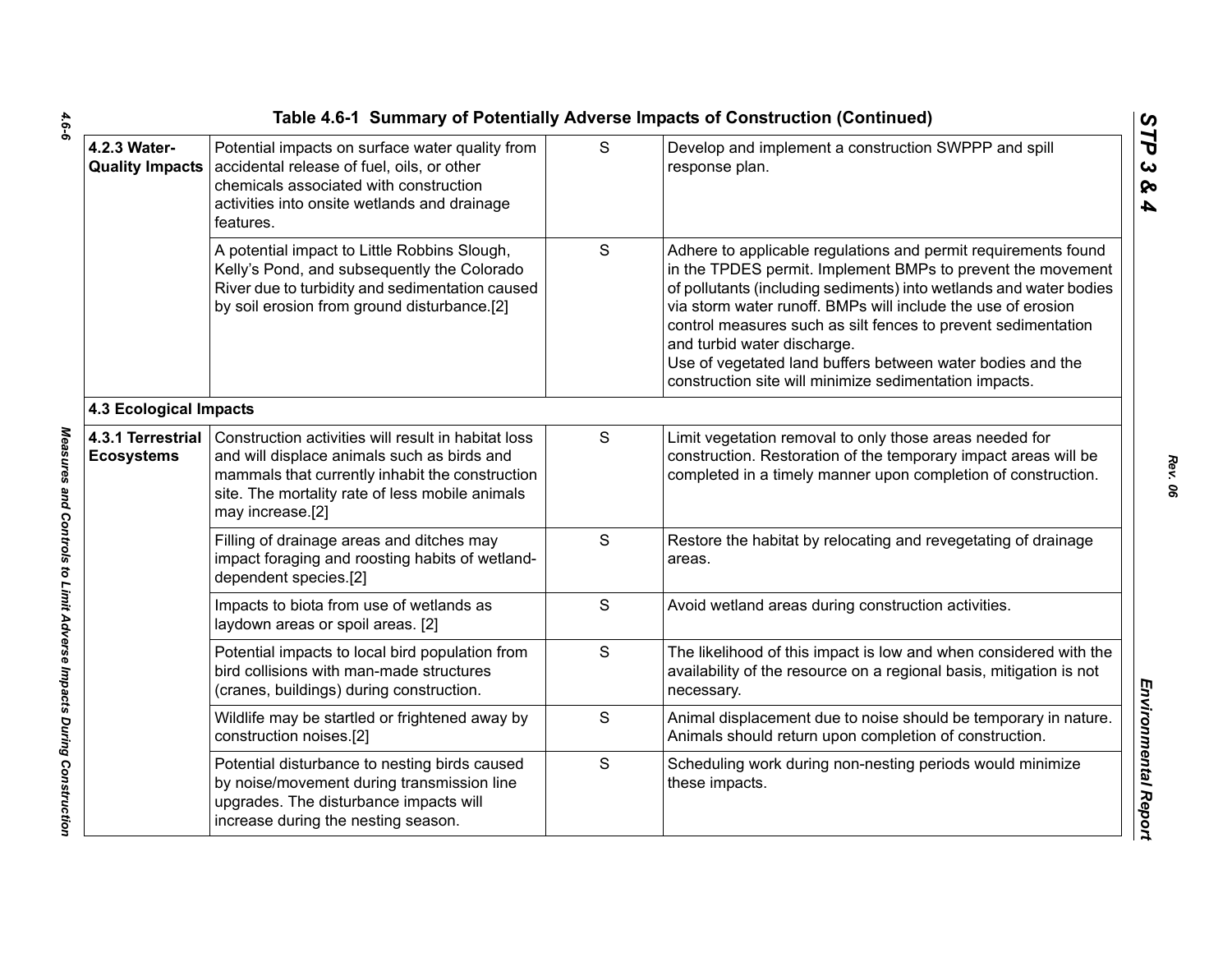| 4.3.2 Aquatic<br>Ecosystems-<br><b>Construction</b><br><b>Impacts</b> | Potential impacts on aquatic ecology from<br>accidental release of fuel, oils, or other<br>chemicals associated with construction<br>activities in to onsite wetlands and drainage<br>features.                                                                                                                  | S             | Develop and implement a construction SWPPP and spill<br>response plan.                                                                                                                                                                                                                                                                                                                                                                                                                                   |
|-----------------------------------------------------------------------|------------------------------------------------------------------------------------------------------------------------------------------------------------------------------------------------------------------------------------------------------------------------------------------------------------------|---------------|----------------------------------------------------------------------------------------------------------------------------------------------------------------------------------------------------------------------------------------------------------------------------------------------------------------------------------------------------------------------------------------------------------------------------------------------------------------------------------------------------------|
|                                                                       | Potential impacts to aquatic plants, benthic<br>macroinvertebrates, and fish as a result of<br>water turbidity and sedimentation caused by<br>soil erosion from construction activities such as<br>road construction, excavation, grading,<br>temporary storage of soil piles, and use of<br>heavy machinery.[2] | ${\mathsf S}$ | Develop and implement erosion and sediment control plans that<br>incorporate recognized BMPs such as covering all disturbed<br>areas, keeping to a minimum the length of time disturbed soil is<br>exposed to weather, and intercepting and retaining sediment via<br>retention ponds and drainage ditches. Upon completion of<br>construction along stream banks or drainage features, disturbed<br>areas will be rip-rapped or seeded to establish a perennial<br>vegetative cover to prevent erosion. |
|                                                                       | Impacts to the benthic community resulting<br>from suspended sediments from erosion of<br>surface soil. Impacts may include blockage of<br>light for photosynthesis, interference in<br>respiration in invertebrates, smothering of eggs,<br>and degradation of the quality of spawning<br>grounds.              | S             | Divert excess surface water caused by construction activities into<br>sediment settling ponds prior to release into on site drainage<br>features.                                                                                                                                                                                                                                                                                                                                                        |
|                                                                       | Impacts to fish populations due to the loss of<br>invertebrates from suspended sediments.                                                                                                                                                                                                                        | S             | Develop and implement erosion and sediment control plans as<br>mentioned above.                                                                                                                                                                                                                                                                                                                                                                                                                          |
|                                                                       | Displacement of fish, aquatic species,<br>crustaceans, and insects due to filling of<br>drainage features on site.[2]                                                                                                                                                                                            | S             | The impacted acreage of this non-jurisdictional area is small and<br>the type of habitat is not unique to the area. Due to the availability<br>of this resource on a regional basis and because no important<br>species are found onsite, mitigation is not necessary.                                                                                                                                                                                                                                   |
|                                                                       | Temporary decline in insect population from<br>rerouting of onsite drainage features.[2]                                                                                                                                                                                                                         | $\mathbf S$   | Restore the habitat by relocating and revegetating the drainage<br>feature.                                                                                                                                                                                                                                                                                                                                                                                                                              |

*STP 3 & 4*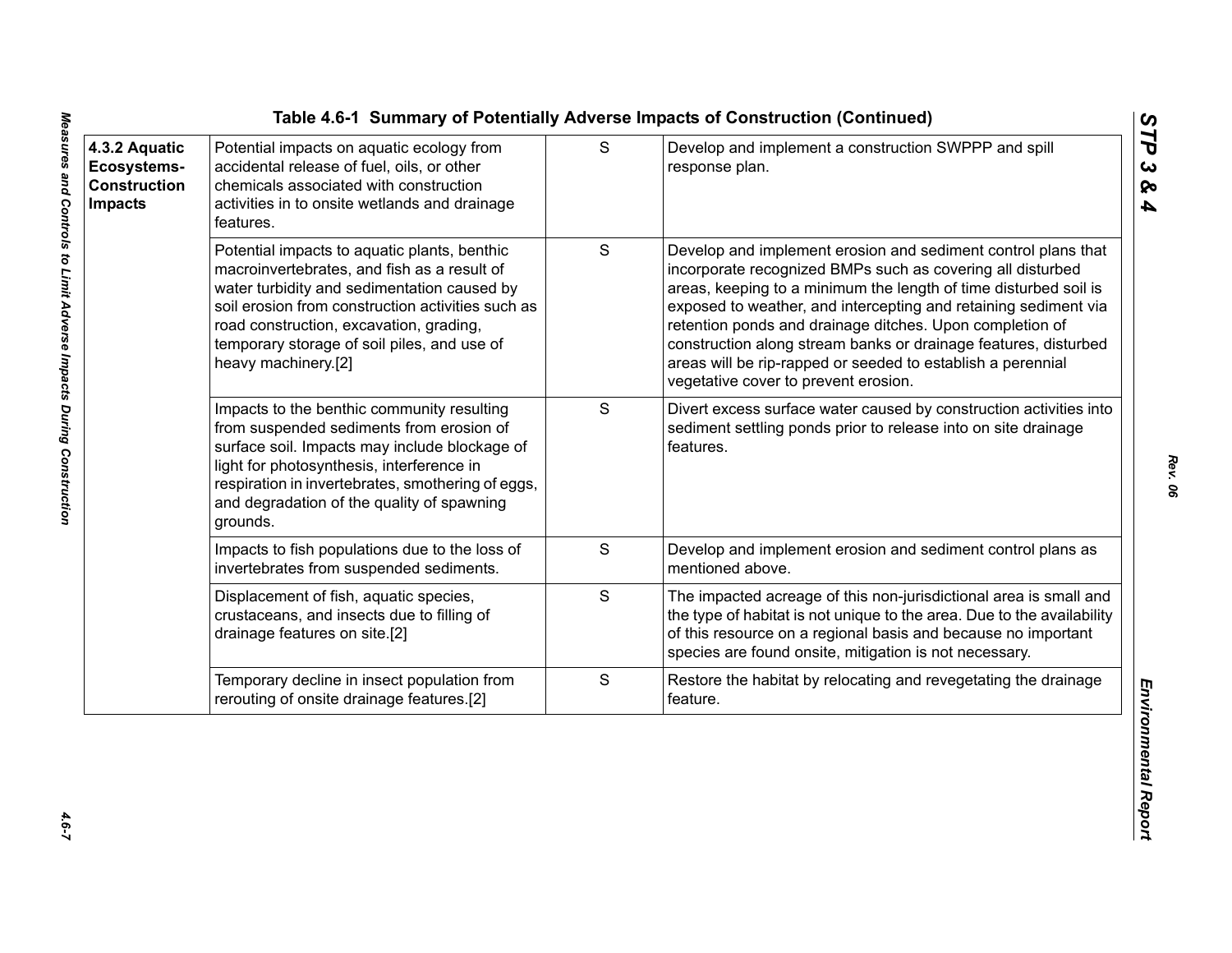|  |  | Table 4.6-1 Summary of Potentially Adverse Impacts of Construction (Continued) |  |  |  |  |
|--|--|--------------------------------------------------------------------------------|--|--|--|--|
|--|--|--------------------------------------------------------------------------------|--|--|--|--|

| 4.4 Socioeconomic Impacts        |                                                                                                                                                                                                                                         |               |                                                                                                                                                                                                                                                                                                                                                                                                                                                                    | STP                                            |
|----------------------------------|-----------------------------------------------------------------------------------------------------------------------------------------------------------------------------------------------------------------------------------------|---------------|--------------------------------------------------------------------------------------------------------------------------------------------------------------------------------------------------------------------------------------------------------------------------------------------------------------------------------------------------------------------------------------------------------------------------------------------------------------------|------------------------------------------------|
| 4.4.1 Physical<br><b>Impacts</b> | Potential temporary impacts to construction<br>workers, STP personnel, people living or<br>working adjacent to the construction area, and<br>transient populations caused by exposure to<br>elevated noise levels. [2]                  | ${\mathsf S}$ | Construction workers would use hearing protection. The public<br>will be notified of impending construction activities that may<br>exceed acceptable noise levels. Perform all construction activities<br>in compliance with local, state, and federal regulations.<br>Emergency first-aid care would be available at the construction<br>site, and regular health and safety monitoring will be conducted<br>during construction.                                 | $\boldsymbol{\omega}$<br>ବ<br>$\blacktriangle$ |
|                                  | Potential temporary impacts to construction<br>workers, STP personnel, people living or<br>working adjacent to the construction area, and<br>transient populations caused by fugitive dust<br>and fine particulate matter emissions.[2] | S             | Minimize the potential for these emissions by using local, state,<br>and federal regulations. Prepare a dust control plan containing<br>dust control measures such as watering, stabilization of disturbed<br>areas, phased grading to minimize disturbance acreage, covering<br>haul truck beds, etc. Emergency first-aid care would be available<br>at the construction site, and regular health and safety monitoring<br>will be conducted during construction. |                                                |
|                                  | Potential temporary impacts to construction<br>workers, STP personnel people living or<br>working adjacent to the construction area and<br>transient populations caused by exhaust<br>emissions.[2]                                     | S             | Equipment will be serviced regularly. Equipment will be operated<br>in accordance with local, state, and federal emission<br>requirements. Construction activities will be phased to minimize<br>peak hour degradation of local ambient air quality. Emergency<br>first-aid care would be available at the construction site, and<br>regular health and safety monitoring will be conducted during<br>construction.                                                |                                                |
|                                  | Degradation of roads in the vicinity of the<br>project due to increased traffic and an increase<br>in heavy, wide-bodied trucks and equipment.[2]                                                                                       | S             | Alert local government agencies and complete road repairs and<br>improvements (i.e., patching cracks and potholes, adding turn<br>lanes, reinforcing soft shoulders) in a timely manner.                                                                                                                                                                                                                                                                           |                                                |
|                                  |                                                                                                                                                                                                                                         |               |                                                                                                                                                                                                                                                                                                                                                                                                                                                                    | Environmental Report                           |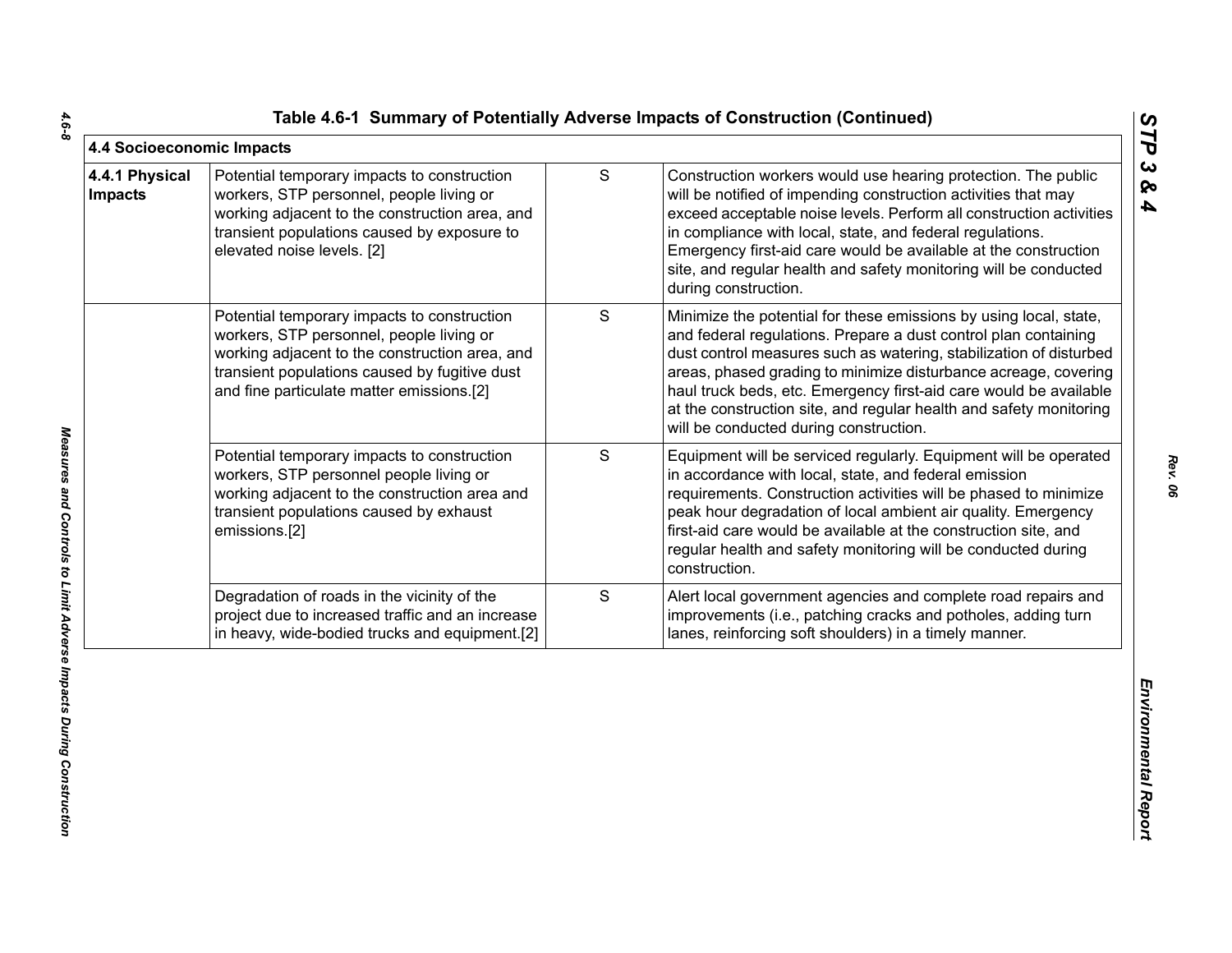|                                                |                                                                                                                                |       | Table 4.6-1 Summary of Potentially Adverse Impacts of Construction (Continued)                                                                                                                                                                                                                |                                          |
|------------------------------------------------|--------------------------------------------------------------------------------------------------------------------------------|-------|-----------------------------------------------------------------------------------------------------------------------------------------------------------------------------------------------------------------------------------------------------------------------------------------------|------------------------------------------|
| 4.4.2 Social and<br>Economic<br><b>Impacts</b> | Increased traffic congestion in the vicinity of<br>STP due to construction activities.[2]                                      | $M-L$ | Develop and implement a construction traffic management plan<br>that would include such measures as turn lane installation where<br>necessary, establishing a centralized parking area with shuttle<br>service, encouraging carpools, and staggering shifts.                                  | STP<br>$\boldsymbol{\omega}$<br>ନ୍ତ<br>4 |
|                                                | Potential short-term housing shortage in<br>Matagorda County.[2]                                                               | M-L   | Mitigation efforts will be market-driven over time. Construction<br>employment will increase gradually with a peak after 2 or 3 years.<br>This will allow time for construction of new housing. Temporary<br>housing could be constructed as needed.                                          |                                          |
|                                                | Water shortages in Matagorda County as a<br>result of the in-migrating construction<br>workforce.[2]                           | M-L   | Maintain communication with local government and planning<br>officials so that ample time is given to plan for the influx.<br>Mitigation strategies could include reuse, seawater desalination,<br>conservation, and the Lower Colorado River Authority/San<br>Antonio Water System Project.  |                                          |
|                                                | Shortage of waste water treatment plants in<br>Matagorda County as a result of the in-<br>migrating construction workforce.[2] | M-L   | Maintain communication with local government and planning<br>officials so that ample time is given to plan for the influx.                                                                                                                                                                    |                                          |
|                                                | Potential impacts to police and fire services in<br>Matagorda County. [2]                                                      | M     | Maintain communication with local government officials so that<br>expansions in police and fire services could be coordinated,<br>planned, and funded in a timely manner. Funding for this<br>expansion will be provided through the increased tax revenues<br>from the construction project. |                                          |
|                                                | Potential impacts to medical services in<br>Matagorda County. [2]                                                              | S     | Projected increase in the population during construction would<br>not stress the current capacity; therefore mitigation would not be<br>warranted.                                                                                                                                            |                                          |
|                                                |                                                                                                                                |       |                                                                                                                                                                                                                                                                                               | Environmental Report                     |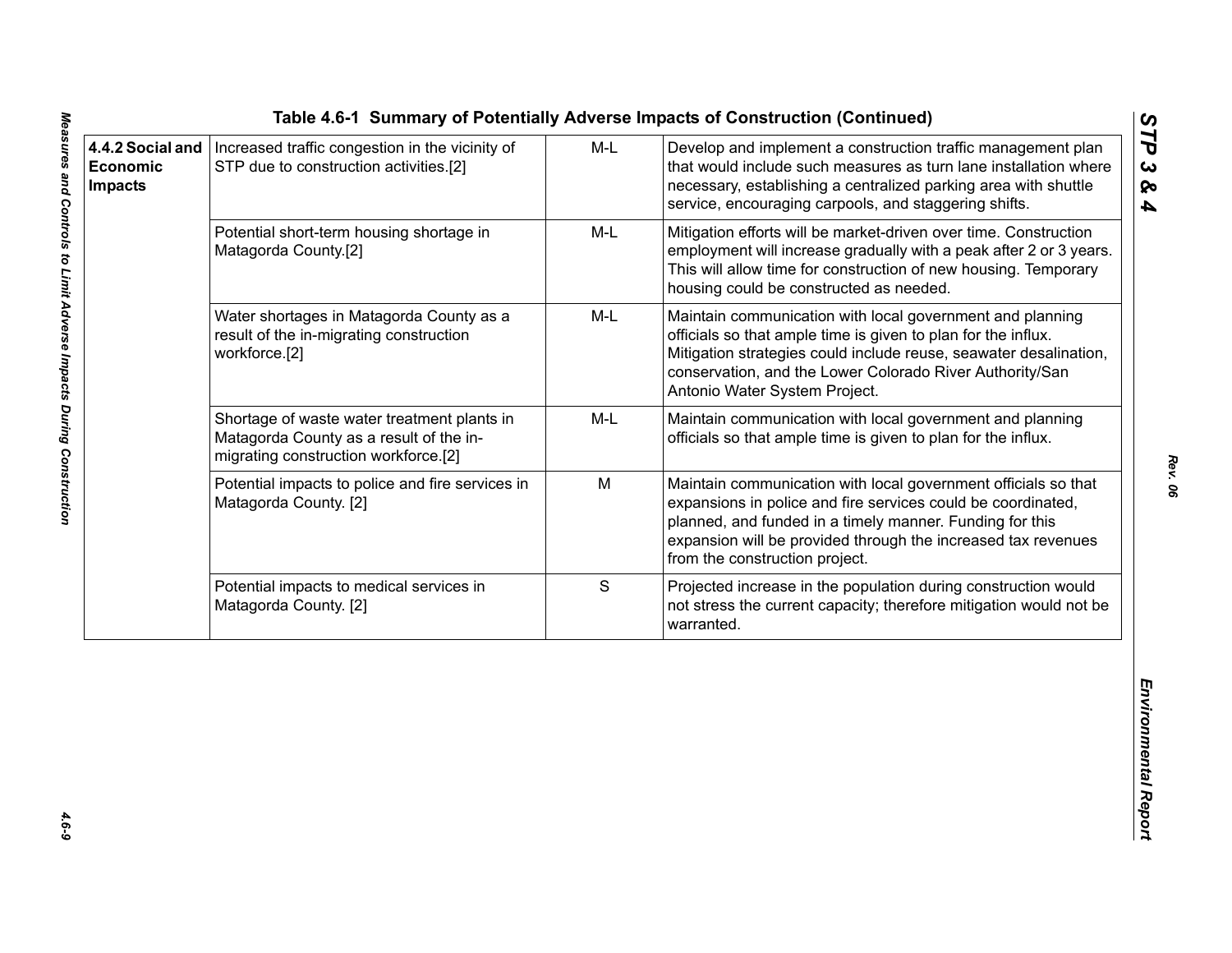|                                                                                     | Potential impacts to social services in<br>Matagorda County.[2]                                                                                                                   | $\mathsf{S}$ | Construction could be beneficial to the disadvantaged population<br>by creating jobs therefore decreasing the need for social services.<br>Impacts to social services should be small and not warrant further<br>mitigation.                                                                                                                                                                                                                                                                                                                                                     |
|-------------------------------------------------------------------------------------|-----------------------------------------------------------------------------------------------------------------------------------------------------------------------------------|--------------|----------------------------------------------------------------------------------------------------------------------------------------------------------------------------------------------------------------------------------------------------------------------------------------------------------------------------------------------------------------------------------------------------------------------------------------------------------------------------------------------------------------------------------------------------------------------------------|
|                                                                                     | Potential impact on the short-term ability of<br>schools in Matagorda County to accommodate<br>the increase in student population.[2]                                             | $M-L$        | Short-term solutions can be implemented in the form of adding<br>modular classrooms and hiring additional teachers to existing<br>schools. Funding for additional resources will be provided through<br>the increased tax revenues from the construction project.                                                                                                                                                                                                                                                                                                                |
| 4.4.3<br>Environmental<br><b>Justice</b>                                            | Low-income rental housing rates could<br>increase due to increased demand for housing,<br>potentially displacing low-income renters in<br>Matagorda County. [2]                   | S            | Analysis of housing availability in Matagorda County determined<br>that the probability of this being an issue is low. Because of this,<br>control efforts would not be necessary.                                                                                                                                                                                                                                                                                                                                                                                               |
| <b>4.5 Radiation</b><br><b>Exposure to</b><br><b>Construction</b><br><b>Workers</b> | Construction workers may be exposed to<br>radiation sources (through direct radiation,<br>gaseous effluents, or liquid effluents) from the<br>routine operations of STP 1 & 2.[2] | S            | Conduct continual monitoring the STP site for radiation exposure.<br>The construction activities on the site will be in accordance with<br>all radiation safety regulations to ensure that the construction<br>workers are protected.                                                                                                                                                                                                                                                                                                                                            |
| <b>4.7S Non-</b><br>Radiological<br><b>Health Impacts</b>                           | Potential of construction accidents requiring<br>first aid or medical treatment.                                                                                                  | S            | Provide job training and implement procedures to ensure a safe<br>working environment.<br>Provide first-aid capabilities at the construction site.                                                                                                                                                                                                                                                                                                                                                                                                                               |
|                                                                                     |                                                                                                                                                                                   |              | [1] The assigned significance levels [(S)mall, (M)oderate, or (L)arge] are based on the assumption that for each impact, the associated<br>proposed mitigation measures and controls (or equivalents) will be implemented (10 CFR 51, Appendix B, Table B-1, Footnote 3)<br>[2] The mitigation measure specified for this impact is insufficient to reduce the impact to insignificant. No other practical measures for mitigation<br>of this impact are available. Therefore, these impacts will be considered in the evaluation of unavoidable adverse impacts (Section 10.1). |
|                                                                                     |                                                                                                                                                                                   |              |                                                                                                                                                                                                                                                                                                                                                                                                                                                                                                                                                                                  |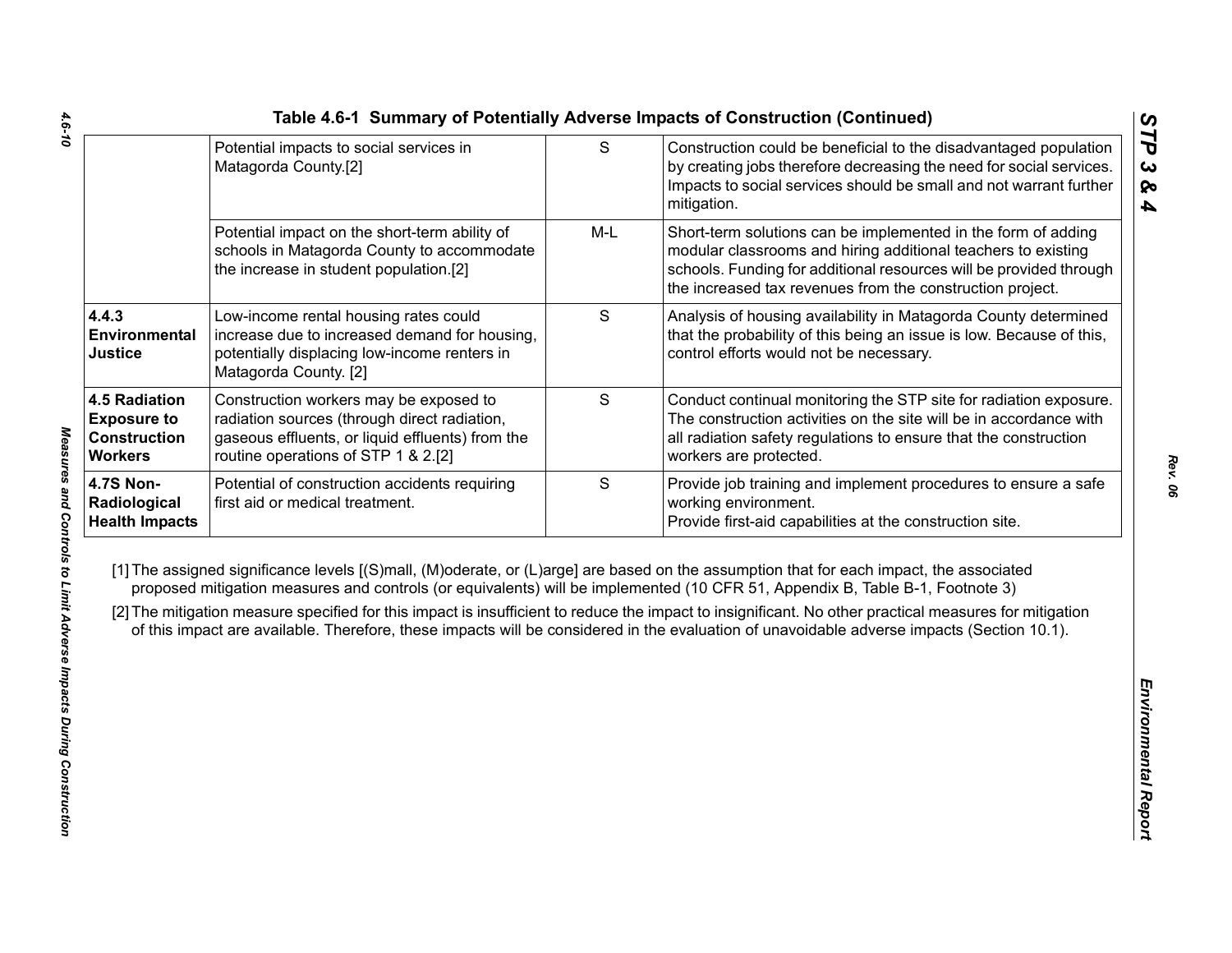|                                       |                                                                                                                                                                                                                            | <b>Potential</b>              |                     | <b>Estimated Impacts (%)</b> |                                                                                                                                                                             |
|---------------------------------------|----------------------------------------------------------------------------------------------------------------------------------------------------------------------------------------------------------------------------|-------------------------------|---------------------|------------------------------|-----------------------------------------------------------------------------------------------------------------------------------------------------------------------------|
| Impact                                | <b>Description of Potential Impact</b>                                                                                                                                                                                     | Impact<br><b>Significance</b> | <b>Construction</b> | <b>Preconstruction</b>       | <b>Basis of Estimate</b>                                                                                                                                                    |
| 4.1.1<br><b>The Site and Vicinity</b> | Ground-disturbing activities<br>including excavating and<br>recontouring the landscape.                                                                                                                                    | S                             | 50%                 | 50%                          | Land Area Disturbance Basis<br>(Based on Unit 3 construction<br>leading Unit 4 by approx. 1 year)                                                                           |
|                                       | Removal of vegetation within the<br>temporary and permanent impact<br>areas.                                                                                                                                               | S                             | 25%                 | 75%                          | Land Area Disturbance Basis<br>(Based on Unit 3 construction<br>leading Unit 4 by approx. 1 year)                                                                           |
|                                       | Stockpiling of soils on site<br>including spoil mounds and borrow<br>pit soils.                                                                                                                                            | S                             | 50%                 | 50%                          | Land Area Disturbance Basis<br>(Based on Unit 3 construction<br>leading Unit 4 by approx. 1 year)                                                                           |
|                                       | Construction of new permanent<br>structures and the creation of<br>impervious surface within the<br>existing STP site (i.e., the haul<br>road and the parking area). The<br>site is designated for industrial<br>land use. | S                             | 10%                 | 90%                          | Land Area Disturbance Basis<br>(Based on Unit 3 construction<br>leading Unit 4 by approx. 1 year)                                                                           |
|                                       | Impacts to wetlands and other<br>surface waters (e.g., removal of<br>onsite drainage ditch).                                                                                                                               | S                             | 5%                  | 95%                          | Land Area Disturbance Basis<br>All wetlands have been identified<br>and mapped. In order to limit<br>impacts, these sites will be avoided<br>during the construction phase. |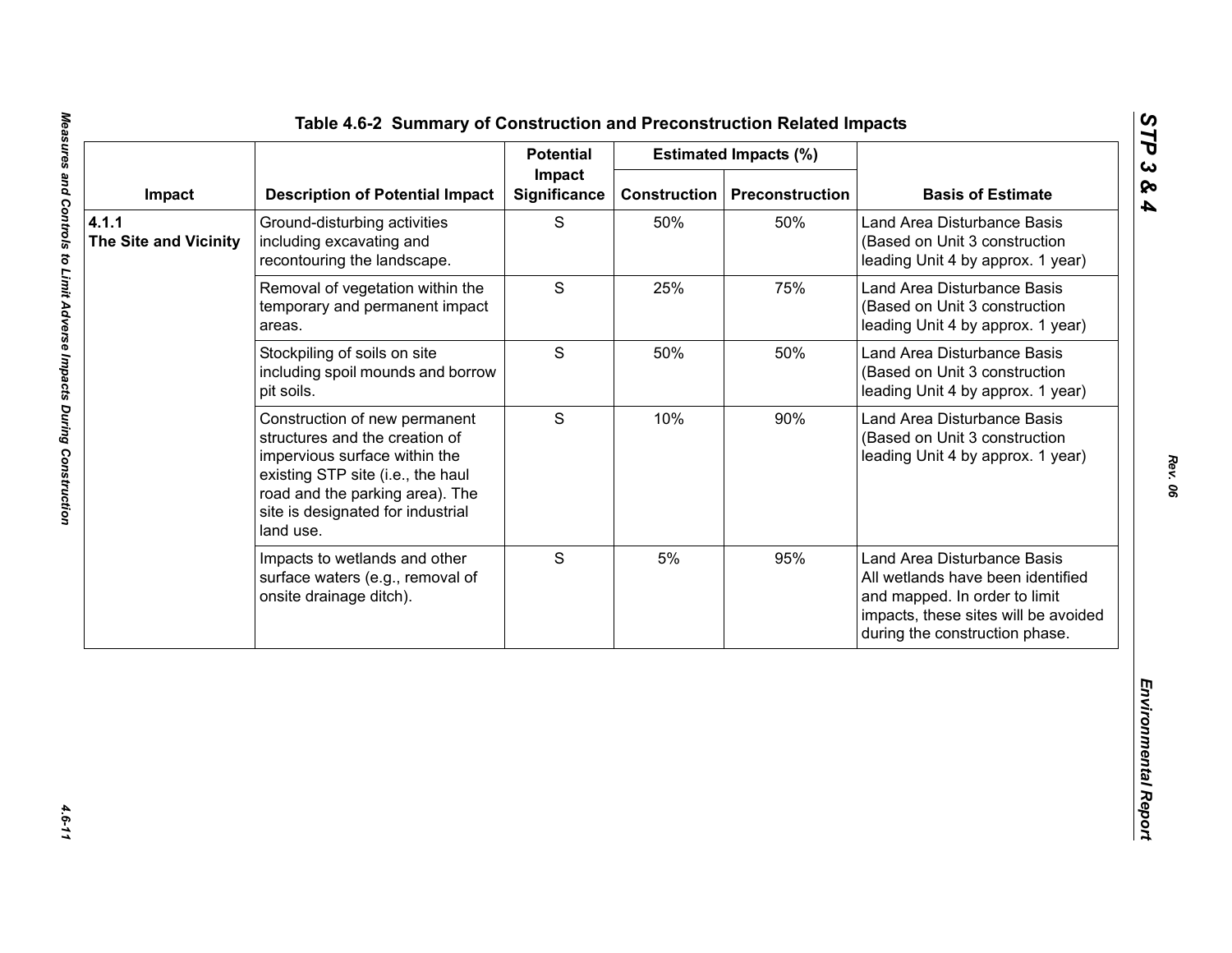|        |                                                                                                                                                                                | <b>Potential</b>              |                     | <b>Estimated Impacts (%)</b> |                                                                                                                                                                                                                                                                                                                                                                                                                                                                                                                                                      |
|--------|--------------------------------------------------------------------------------------------------------------------------------------------------------------------------------|-------------------------------|---------------------|------------------------------|------------------------------------------------------------------------------------------------------------------------------------------------------------------------------------------------------------------------------------------------------------------------------------------------------------------------------------------------------------------------------------------------------------------------------------------------------------------------------------------------------------------------------------------------------|
| Impact | <b>Description of Potential Impact</b>                                                                                                                                         | Impact<br><b>Significance</b> | <b>Construction</b> | Preconstruction              | <b>Basis of Estimate</b>                                                                                                                                                                                                                                                                                                                                                                                                                                                                                                                             |
|        | Construction activities conducted<br>within the Coastal Management<br>Zone.                                                                                                    | $S-M$                         | 25%                 | 75%                          | Land Area Disturbance Basis<br>The STP property is located almost<br>entirely within the coastal zone as<br>defined by the Texas Coastal<br>Management Program (CMP). For<br>the plant areas located within the<br>coastal zone, the basis of separation<br>for the construction versus<br>preconstruction impacts is best<br>determined by using the land area<br>disturbance basis. Mitigation<br>measures for this impact are<br>described in ER Section 4.1.1.1 and<br>will be applied during<br>preconstruction and construction<br>activities. |
|        | Construction activities (e.g.,<br>crossing of a pipeline, installation<br>of discharge pipe, etc.) conducted<br>within the designated flood zone<br>and other sensitive areas. | S                             | 25%                 | 75%                          | Land Area Disturbance Basis<br>(Based on Unit 3 construction<br>leading Unit 4 by approx. 1 year)                                                                                                                                                                                                                                                                                                                                                                                                                                                    |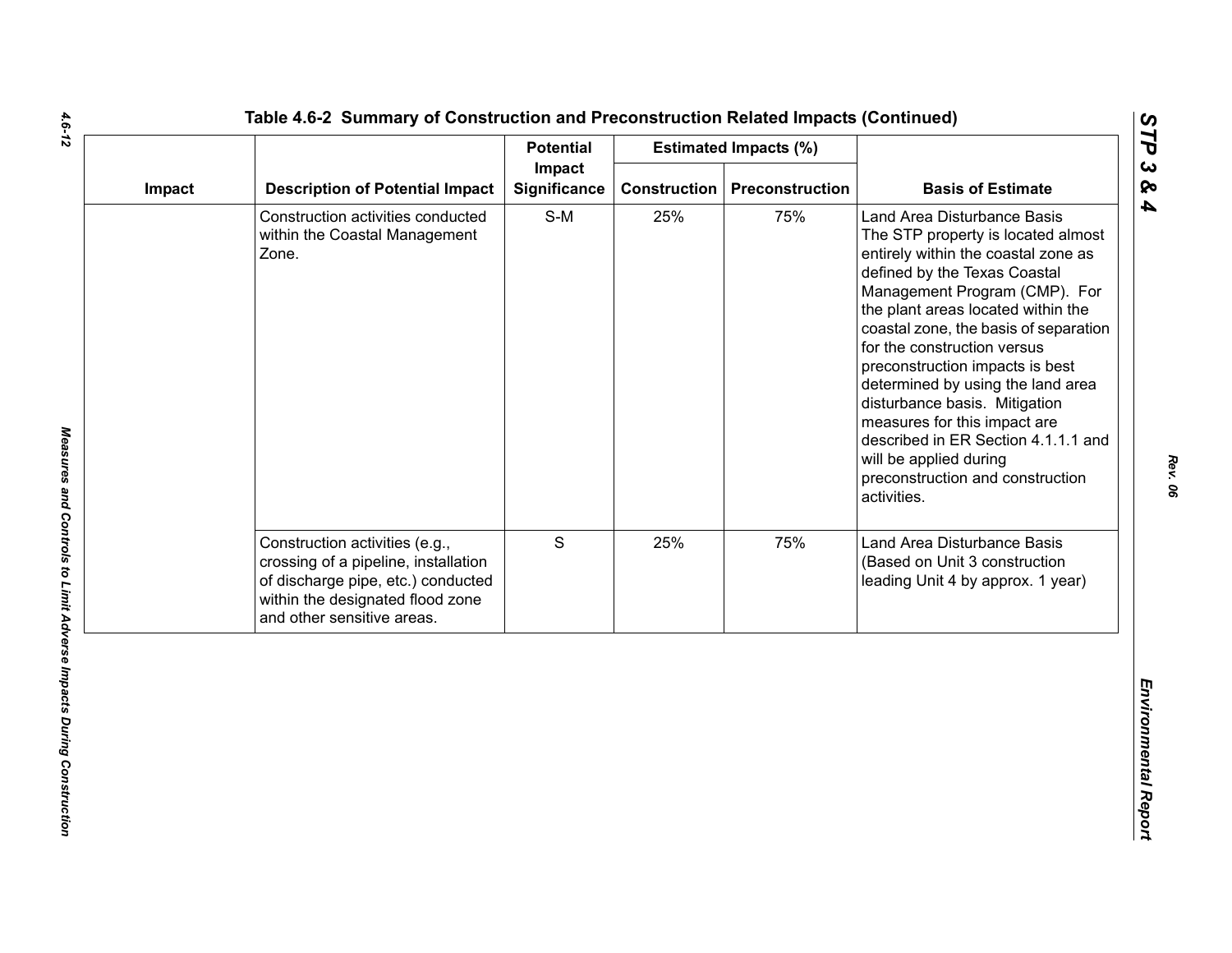|                                                                              |                                                                                                                                                                                                                                                              | <b>Potential</b>              |                     | <b>Estimated Impacts (%)</b> |                                                                                                                                                                                                                                                                                                                                                                                                                                                                                                                                                                                                                                                                |
|------------------------------------------------------------------------------|--------------------------------------------------------------------------------------------------------------------------------------------------------------------------------------------------------------------------------------------------------------|-------------------------------|---------------------|------------------------------|----------------------------------------------------------------------------------------------------------------------------------------------------------------------------------------------------------------------------------------------------------------------------------------------------------------------------------------------------------------------------------------------------------------------------------------------------------------------------------------------------------------------------------------------------------------------------------------------------------------------------------------------------------------|
| Impact                                                                       | <b>Description of Potential Impact</b>                                                                                                                                                                                                                       | Impact<br><b>Significance</b> | <b>Construction</b> | Preconstruction              | <b>Basis of Estimate</b>                                                                                                                                                                                                                                                                                                                                                                                                                                                                                                                                                                                                                                       |
|                                                                              | Potential short-term land use<br>changes in the vicinity of the<br>project due to development of<br>employee housing.                                                                                                                                        | $S-M$                         | 50%                 | 50%                          | <b>Labor Hours Basis</b><br>The basis for segregating this impact<br>is the Labor Hours Basis, since the<br>erection of temporary housing (see<br>corresponding entry in Table 4.6-1)<br>should roughly follow the addition of<br>labor to the jobsite. Consideration<br>was given to adjusting the Labor<br>Hours Basis so as to acknowledge<br>the need to erect housing prior to<br>labor arrival; however, the erection<br>period for temporary housing does<br>not warrant such an adjustment. As<br>noted in Table 4.6-1, the mitigation<br>of this impact would be to convert<br>the land to pre-project conditions<br>upon completion of construction. |
|                                                                              | The increase in traffic during shift<br>change and increased truck<br>deliveries will impact traffic on<br>existing roads during peak times.                                                                                                                 | $\mathsf S$                   | 60%                 | 40%                          | Labor Hours Basis                                                                                                                                                                                                                                                                                                                                                                                                                                                                                                                                                                                                                                              |
| 4.1.2<br><b>Transmission</b><br><b>Corridors and Offsite</b><br><b>Areas</b> | Potential short-term physical land<br>use changes due to the addition of<br>a 345 kilovolt (kV) switchyard and<br>rerouting of one 345 kV<br>transmission line that is currently<br>connected to Bay No. 1 of the<br>existing switchyard for STP 1<br>and 2. | S                             | 85%                 | 15%                          | Land Area Disturbance Basis                                                                                                                                                                                                                                                                                                                                                                                                                                                                                                                                                                                                                                    |

*STP 3 & 4*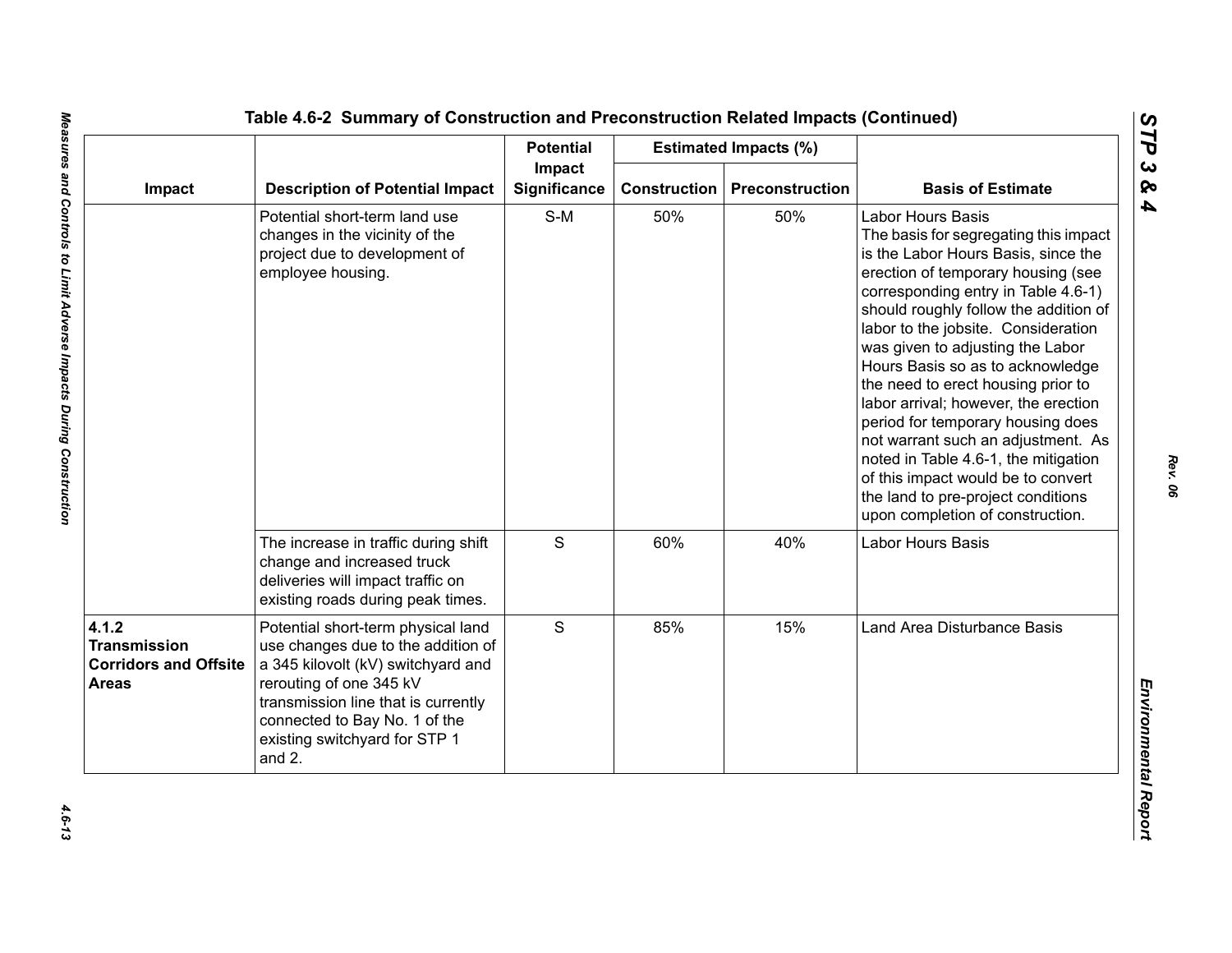|                                     |                                                                                                                                                                                                 | <b>Potential</b>       |              | <b>Estimated Impacts (%)</b> |                                                                                                                                                                                                                                                                                                                                                                                                                                                                                                                                                                                                                                                                                                                                                                                                                                                                                                                                          |
|-------------------------------------|-------------------------------------------------------------------------------------------------------------------------------------------------------------------------------------------------|------------------------|--------------|------------------------------|------------------------------------------------------------------------------------------------------------------------------------------------------------------------------------------------------------------------------------------------------------------------------------------------------------------------------------------------------------------------------------------------------------------------------------------------------------------------------------------------------------------------------------------------------------------------------------------------------------------------------------------------------------------------------------------------------------------------------------------------------------------------------------------------------------------------------------------------------------------------------------------------------------------------------------------|
| Impact                              | <b>Description of Potential Impact</b>                                                                                                                                                          | Impact<br>Significance | Construction | <b>Preconstruction</b>       | <b>Basis of Estimate</b>                                                                                                                                                                                                                                                                                                                                                                                                                                                                                                                                                                                                                                                                                                                                                                                                                                                                                                                 |
| 4.1.3<br><b>Historic Properties</b> | Ground-disturbing activities<br>including grading, excavation,<br>recontouring, and construction<br>may expose historic resources.<br>(NOTE: Based on SHPO<br>determination, this is unlikely.) | $\mathbf S$            | 25%          | 75%                          | The South Texas Project site has<br>been surveyed and a determination<br>of no adverse effect to historic<br>properties was asserted and<br>concurred with by the Texas<br>Historical Commission (THC) on<br>January 19, 2007. However, in the<br>unlikely event that cultural resources<br>are discovered during ground-<br>disturbing activities for STP 3 & 4,<br>specific actions would be<br>undertaken by STPNOC as outlined<br>in Addendum #5 to STP Procedure<br>No. 0PGP03-ZO-0025<br>(Unanticipated Discovery of Cultural<br>Resources), which was forwarded to<br>the NRC on June 9, 2008.<br>If any historical properties are<br>discovered it will be during<br>preconstruction activities such as<br>land clearing, excavating, grading,<br>installation of environmental<br>mitigation measures, and/or<br>construction of roads and laydown<br>areas. Therefore, the impacts would<br>occur only during preconstruction. |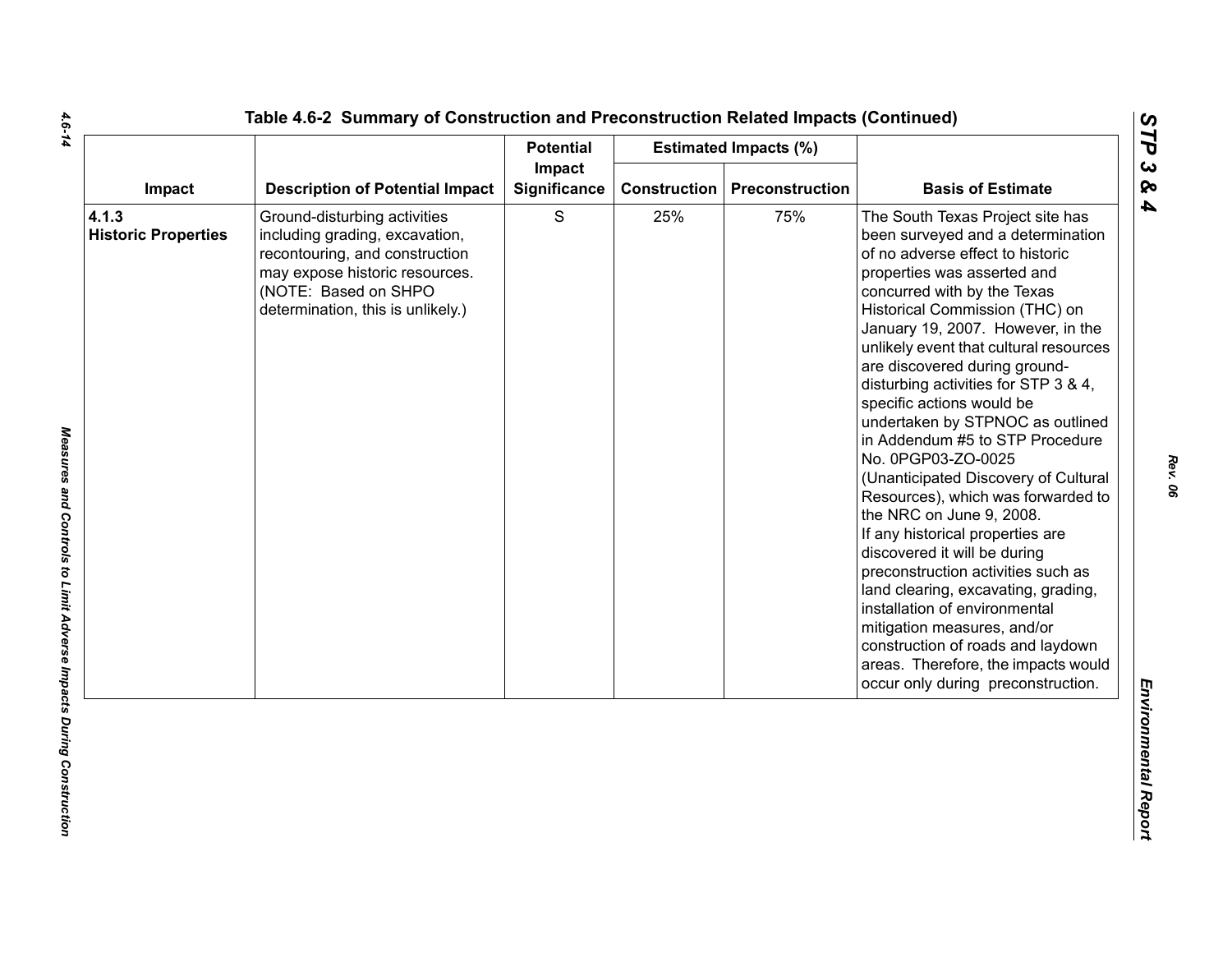|                                           | <b>Description of Potential Impact</b>                                                                                                                                                                  | <b>Potential</b><br>Impact<br><b>Significance</b> |                     | <b>Estimated Impacts (%)</b> | <b>Basis of Estimate</b>    |
|-------------------------------------------|---------------------------------------------------------------------------------------------------------------------------------------------------------------------------------------------------------|---------------------------------------------------|---------------------|------------------------------|-----------------------------|
| Impact                                    |                                                                                                                                                                                                         |                                                   | <b>Construction</b> | Preconstruction              |                             |
| 4.2.1<br>Hydrologic<br><b>Alterations</b> | Impacts to onsite surface water<br>drainage flows by diverting or filling<br>several unnamed onsite drainage<br>features.                                                                               | S                                                 | 25%                 | 75%                          | Land Area Disturbance Basis |
|                                           | Increase in surface water as a<br>result of dewatering and<br>excavation activities.                                                                                                                    | S                                                 | 10%                 | 90%                          | Land Area Disturbance Basis |
|                                           | Impacts to local hydrology<br>resulting from the excavation<br>through the shallow aquifer and<br>subsequent dewatering of the<br>shallow aquifer.                                                      | S                                                 | 10%                 | 90%                          | Land Area Disturbance Basis |
| 4.2.2<br><b>Water Use Impacts</b>         | Potential for water pressure<br>reduction within the local water<br>table due to dewatering activities<br>for dust abatement, concrete<br>mixing, potable water use.                                    | S                                                 | 5%                  | 95%                          | Land Area Disturbance Basis |
| 4.2.3<br><b>Water Quality Impacts</b>     | Potential impacts on surface water<br>quality from accidental release of<br>fuel, oils, or other chemicals<br>associated with construction<br>activities into onsite wetlands and<br>drainage features. | S                                                 | 80%                 | 20%                          | Land Area Disturbance Basis |
|                                           | A potential impact to Little Robbins<br>Slough, Kelly's Pond, and<br>subsequently the Colorado River<br>due to turbidity and sedimentation<br>caused by soil erosion from ground<br>disturbance.        | S                                                 | 20%                 | 80%                          | Land Area Disturbance Basis |

4.6-15

*Rev. 06*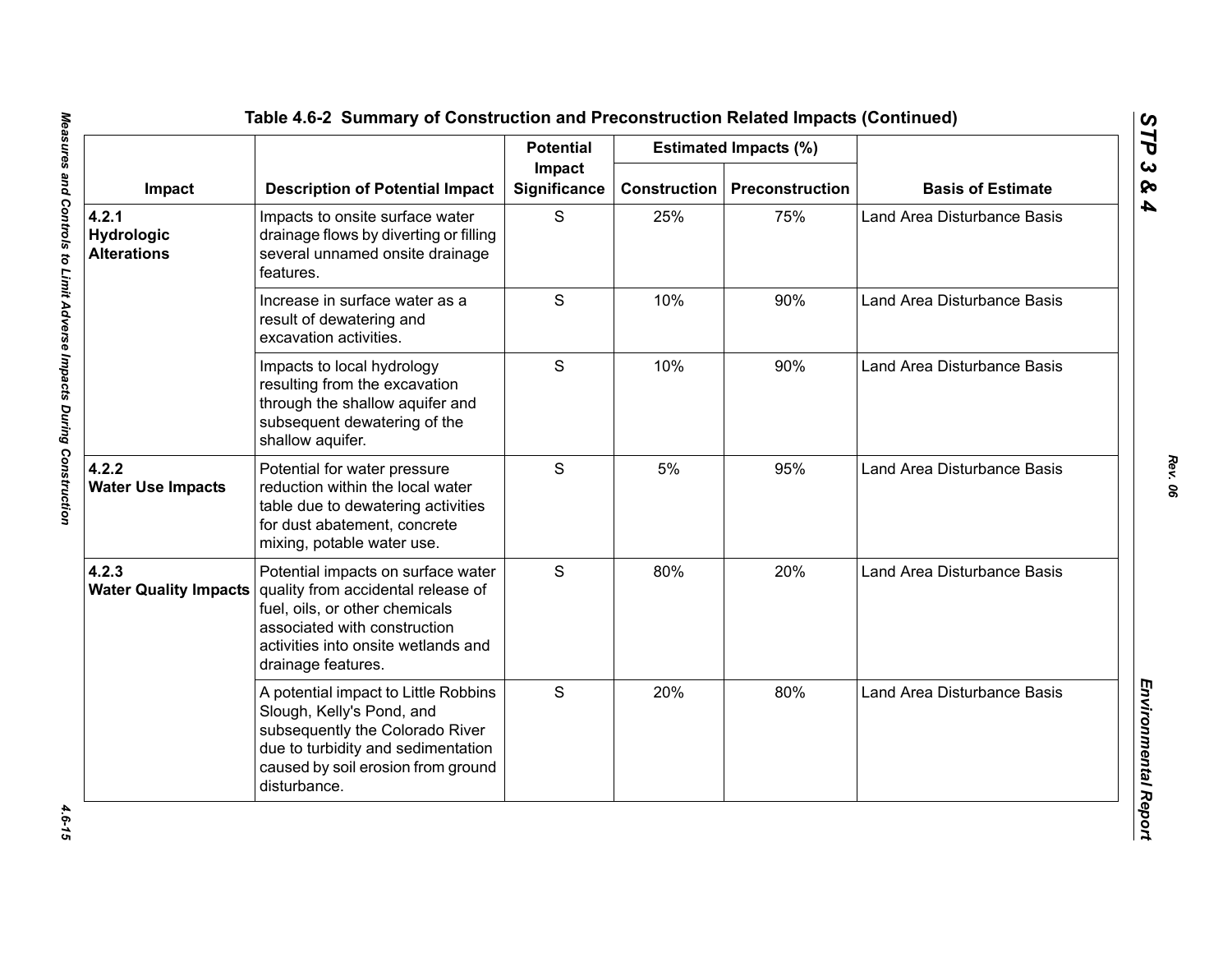|                                                  |                                                                                                                                                                                                                                 | <b>Potential</b>       |                     | <b>Estimated Impacts (%)</b> |                                                                                                                                                                                                                             |
|--------------------------------------------------|---------------------------------------------------------------------------------------------------------------------------------------------------------------------------------------------------------------------------------|------------------------|---------------------|------------------------------|-----------------------------------------------------------------------------------------------------------------------------------------------------------------------------------------------------------------------------|
| Impact                                           | <b>Description of Potential Impact</b>                                                                                                                                                                                          | Impact<br>Significance | <b>Construction</b> | Preconstruction              | <b>Basis of Estimate</b>                                                                                                                                                                                                    |
| 4.3.1<br><b>Terrestrial</b><br><b>Ecosystems</b> | Construction activities will result in<br>habitat loss and will displace<br>animals such as birds and<br>mammals that currently inhabit the<br>construction site. The mortality rate<br>of less mobile animals may<br>increase. | S                      | 10%                 | 90%                          | Land Area Disturbance Basis                                                                                                                                                                                                 |
|                                                  | Filling of drainage areas and<br>ditches may impact foraging and<br>roosting habits of wetland-<br>dependent species.                                                                                                           | S                      | 10%                 | 90%                          | Land Area Disturbance Basis                                                                                                                                                                                                 |
|                                                  | Impacts to biota from use of<br>wetlands as laydown areas or spoil<br>areas.                                                                                                                                                    | S                      | 10%                 | 90%                          | Other non-jurisdictional wetlands are<br>located in areas that have been<br>designated as temporary laydown<br>and spoil areas. In order to limit<br>impacts, these sites will be avoided<br>during the construction phase. |
|                                                  | Potential impacts to local bird<br>population from bird collisions with<br>man-made structures (cranes,<br>buildings) during construction.                                                                                      | S                      | 10%                 | 90%                          | Labor Hours Basis                                                                                                                                                                                                           |
|                                                  | Wildlife may be startled or<br>frightened away by construction<br>noises.                                                                                                                                                       | $\mathsf{S}$           | 10%                 | 90%                          | Labor Hours Basis                                                                                                                                                                                                           |
|                                                  | Potential disturbance to nesting<br>birds caused by noise/movement<br>during transmission line upgrades.<br>The disturbance impacts will<br>increase during the nesting<br>season.                                              | $\mathsf{S}$           | 10%                 | 90%                          | <b>Labor Hours Basis</b>                                                                                                                                                                                                    |

 $\mathbf{r}$ 

*Rev. 06*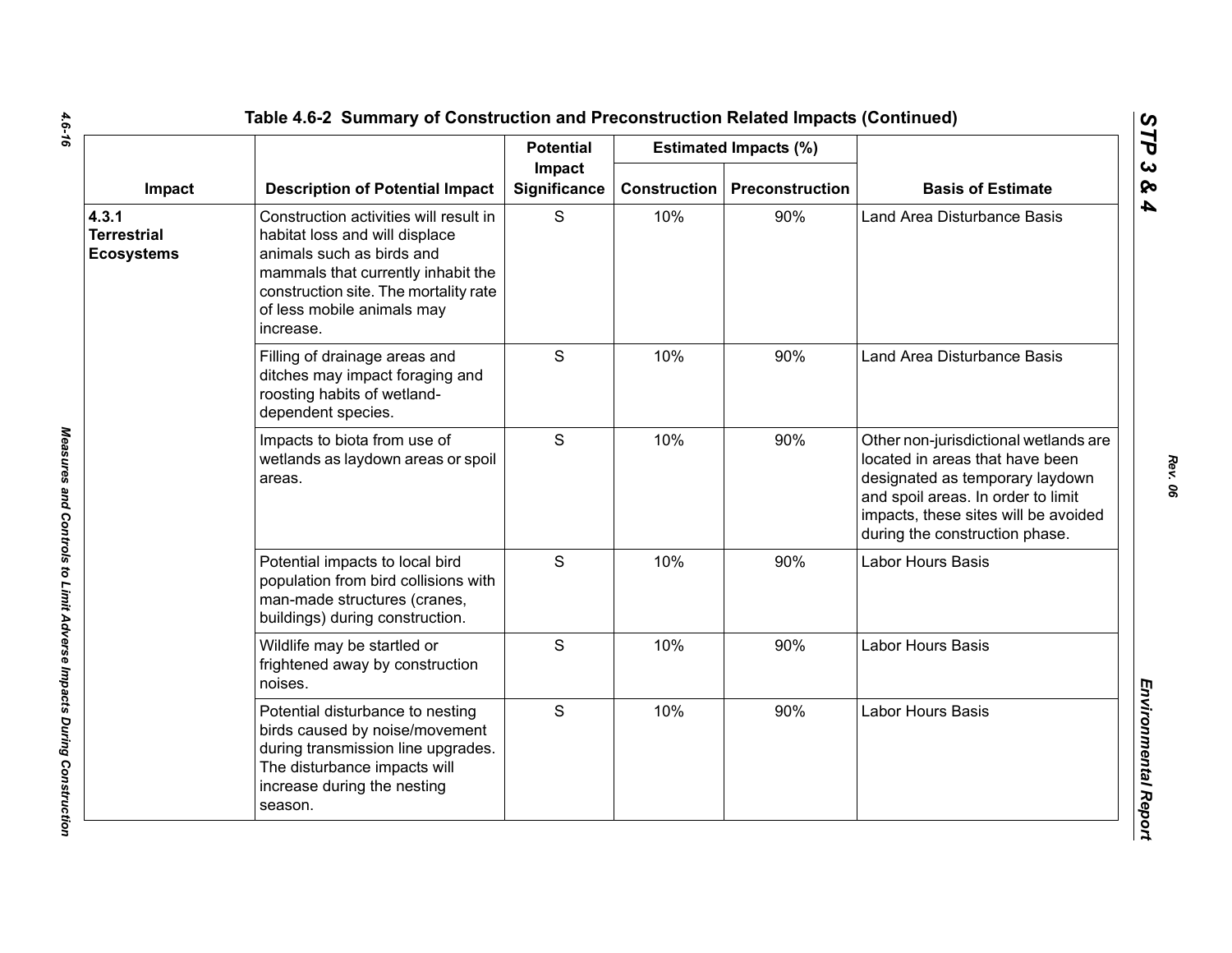|                                                                       |                                                                                                                                                                                                                                                                                                                     | <b>Potential</b>       |                     | <b>Estimated Impacts (%)</b> |                                    |
|-----------------------------------------------------------------------|---------------------------------------------------------------------------------------------------------------------------------------------------------------------------------------------------------------------------------------------------------------------------------------------------------------------|------------------------|---------------------|------------------------------|------------------------------------|
| Impact                                                                | <b>Description of Potential Impact</b>                                                                                                                                                                                                                                                                              | Impact<br>Significance | <b>Construction</b> | Preconstruction              | <b>Basis of Estimate</b>           |
| 4.3.2<br><b>Aquatic</b><br>Ecosystems-<br><b>Construction Impacts</b> | Potential impacts on aquatic<br>ecology from accidental release of<br>fuel, oils, or other chemicals<br>associated with construction<br>activities into onsite wetlands and<br>drainage features.                                                                                                                   | S                      | 10%                 | 90%                          | <b>Land Area Disturbance Basis</b> |
|                                                                       | Potential impacts to aquatic plants,<br>benthic macroinvertebrates, and<br>fish as a result of water turbidity<br>and sedimentation caused by soil<br>erosion from construction activities<br>such as road construction,<br>excavation, grading, temporary<br>storage of soil piles, and use of<br>heavy machinery. | S                      | 10%                 | 90%                          | Land Area Disturbance Basis        |
|                                                                       | Impacts to the benthic community<br>resulting from suspended<br>sediments from erosion of surface<br>soil. Impacts may include blockage<br>of light for photosynthesis,<br>interference in respiration in<br>invertebrates, smothering of eggs,<br>and degradation of the quality of<br>spawning grounds.           | S                      | 20%                 | 80%                          | <b>Land Area Disturbance Basis</b> |
|                                                                       | Impacts to fish populations due to<br>the loss of invertebrates from<br>suspended sediments.                                                                                                                                                                                                                        | S                      | 20%                 | 80%                          | <b>Land Area Disturbance Basis</b> |
|                                                                       | Displacement of fish, aquatic<br>species, crustaceans, and insects<br>due to filling of drainage features<br>on site.                                                                                                                                                                                               | S                      | 10%                 | 90%                          | Land Area Disturbance Basis        |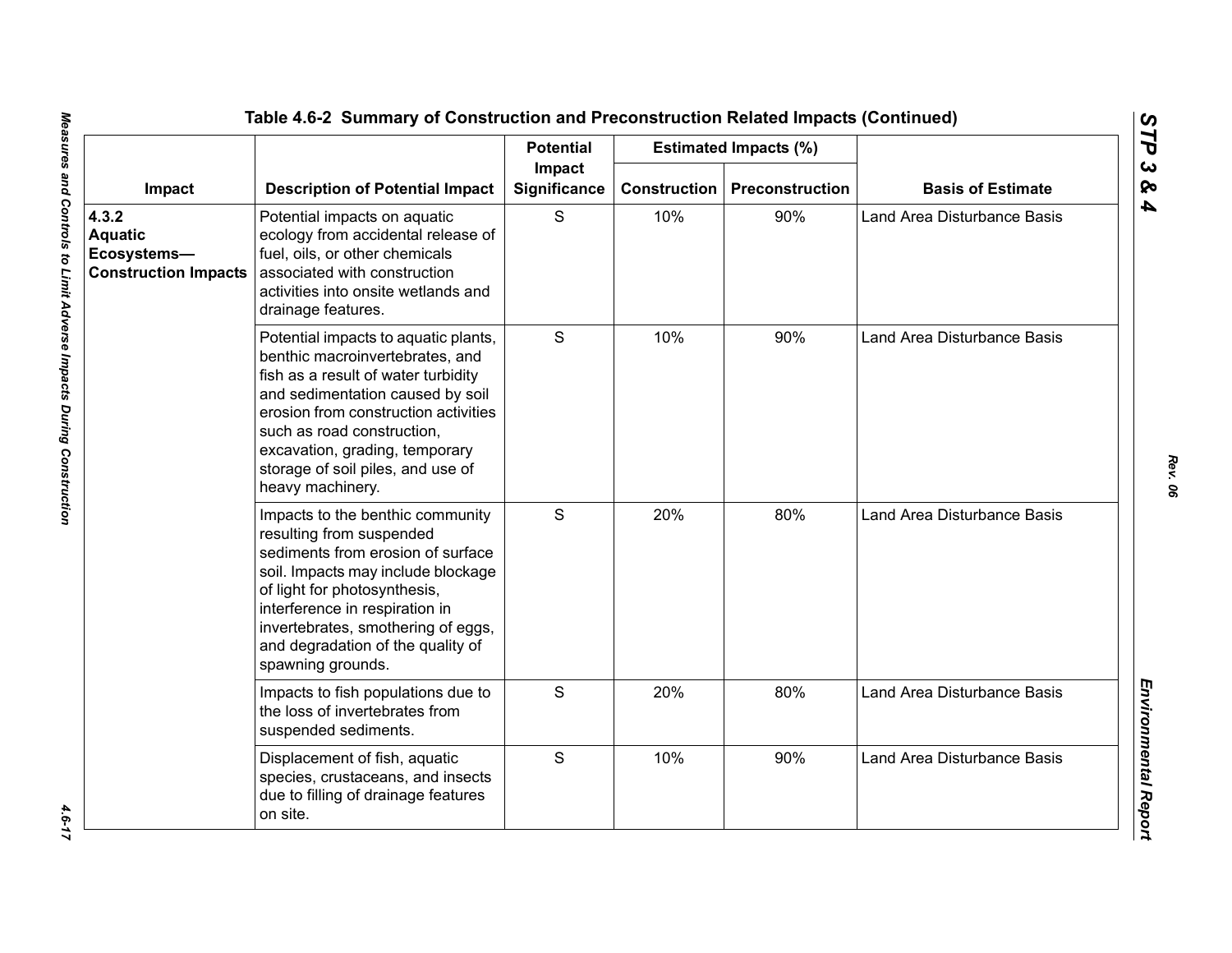|                                  |                                                                                                                                                                                                                                            | <b>Potential</b>              |                     | <b>Estimated Impacts (%)</b> |                             |
|----------------------------------|--------------------------------------------------------------------------------------------------------------------------------------------------------------------------------------------------------------------------------------------|-------------------------------|---------------------|------------------------------|-----------------------------|
| Impact                           | <b>Description of Potential Impact</b>                                                                                                                                                                                                     | Impact<br><b>Significance</b> | <b>Construction</b> | Preconstruction              | <b>Basis of Estimate</b>    |
|                                  | Temporary decline in insect<br>population from rerouting of onsite<br>drainage features.                                                                                                                                                   | S                             | 10%                 | 90%                          | Land Area Disturbance Basis |
| 4.4.1<br><b>Physical Impacts</b> | Potential temporary impacts to<br>construction workers, STP<br>personnel, people living or working<br>adjacent to the construction area,<br>and transient populations caused<br>by exposure to elevated noise<br>levels.                   | S                             | 80%                 | 20%                          | Labor Hours Basis           |
|                                  | Potential temporary impacts to<br>construction workers, STP<br>personnel, people living or working<br>adjacent to the construction area,<br>and transient populations caused<br>by fugitive dust and fine particulate<br>matter emissions. | S                             | 80%                 | 20%                          | Labor Hours Basis           |
|                                  | Potential temporary impacts to<br>construction workers, STP<br>personnel, people living or working<br>adjacent to the construction area,<br>and transient populations caused<br>by exhaust emissions.                                      | S                             | 50%                 | 50%                          | Labor Hours Basis           |
|                                  | Degradation of roads in the vicinity<br>of the project due to increased<br>traffic and an increase in heavy,<br>wide-bodied trucks and equipment.                                                                                          | S                             | 50%                 | 50%                          | Labor Hours Basis           |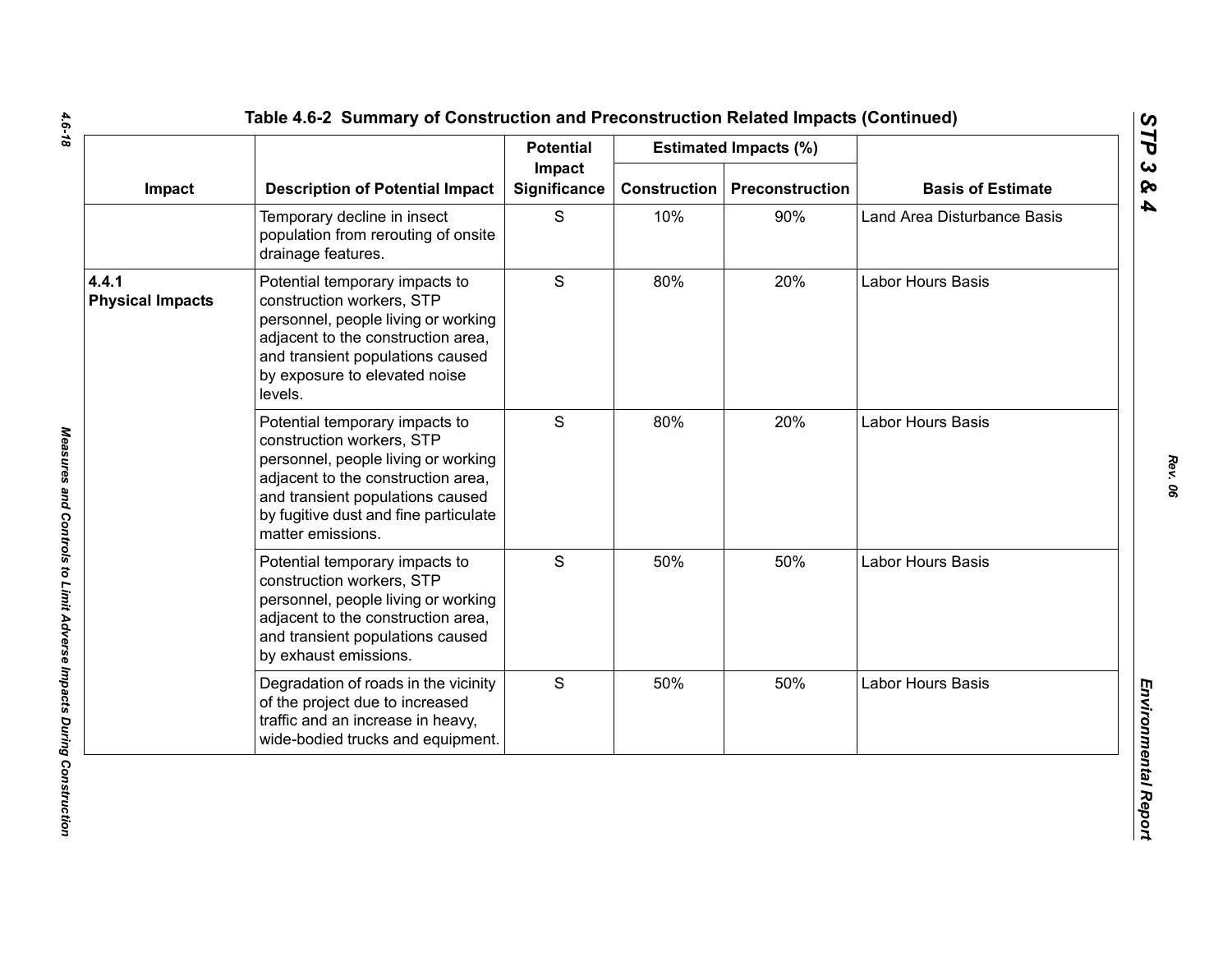|                                                       |                                                                                           | <b>Potential</b>              |                     | <b>Estimated Impacts (%)</b> |                                                                                                                                                                                                                                                                                                                                                                                                                                                                                                                                                                                                                                                                   |
|-------------------------------------------------------|-------------------------------------------------------------------------------------------|-------------------------------|---------------------|------------------------------|-------------------------------------------------------------------------------------------------------------------------------------------------------------------------------------------------------------------------------------------------------------------------------------------------------------------------------------------------------------------------------------------------------------------------------------------------------------------------------------------------------------------------------------------------------------------------------------------------------------------------------------------------------------------|
| Impact                                                | <b>Description of Potential Impact</b>                                                    | Impact<br><b>Significance</b> | <b>Construction</b> | Preconstruction              | <b>Basis of Estimate</b>                                                                                                                                                                                                                                                                                                                                                                                                                                                                                                                                                                                                                                          |
| 4.4.2<br><b>Social and Economic</b><br><b>Impacts</b> | Increased traffic congestion in the<br>vicinity of STP due to construction<br>activities. | $M-L$                         | 75%                 | 25%                          | Labor Hours Basis<br>The amount of traffic congestion will<br>be directly proportional to the<br>number of plant workers traveling on<br>the local roads. The number of<br>workers traveling the roads is<br>directly related to the total labor<br>hours worked. Therefore, the<br>segregation of impacts between<br>construction and preconstruction is<br>best determined by comparing the<br>total labor hours worked. Mitigation<br>measures for this impact are<br>described in ER Section 4.4.2.2.4.                                                                                                                                                       |
|                                                       | Potential short-term housing<br>shortage in Matagorda County.                             | $M-L$                         | 75%                 | 25%                          | Labor Hours Basis (for workers<br>relocating to area)<br>The impact on housing in Matagorda<br>County will depend on the number of<br>workers that would relocate to the<br>area and require housing. The basis<br>of estimate for the impact on<br>housing is best determined by using<br>the estimate of the total number of<br>workers that would relocate to the<br>area and the percentage of those<br>workers that will be engaged in<br>construction and preconstruction<br>tasks. The estimated number of<br>relocating workers is contained in<br>ER Section 4.4.2.2.6. Mitigation<br>measures for this impact are<br>described in ER Section 4.4.2.2.6. |

 $-4.6 - 19$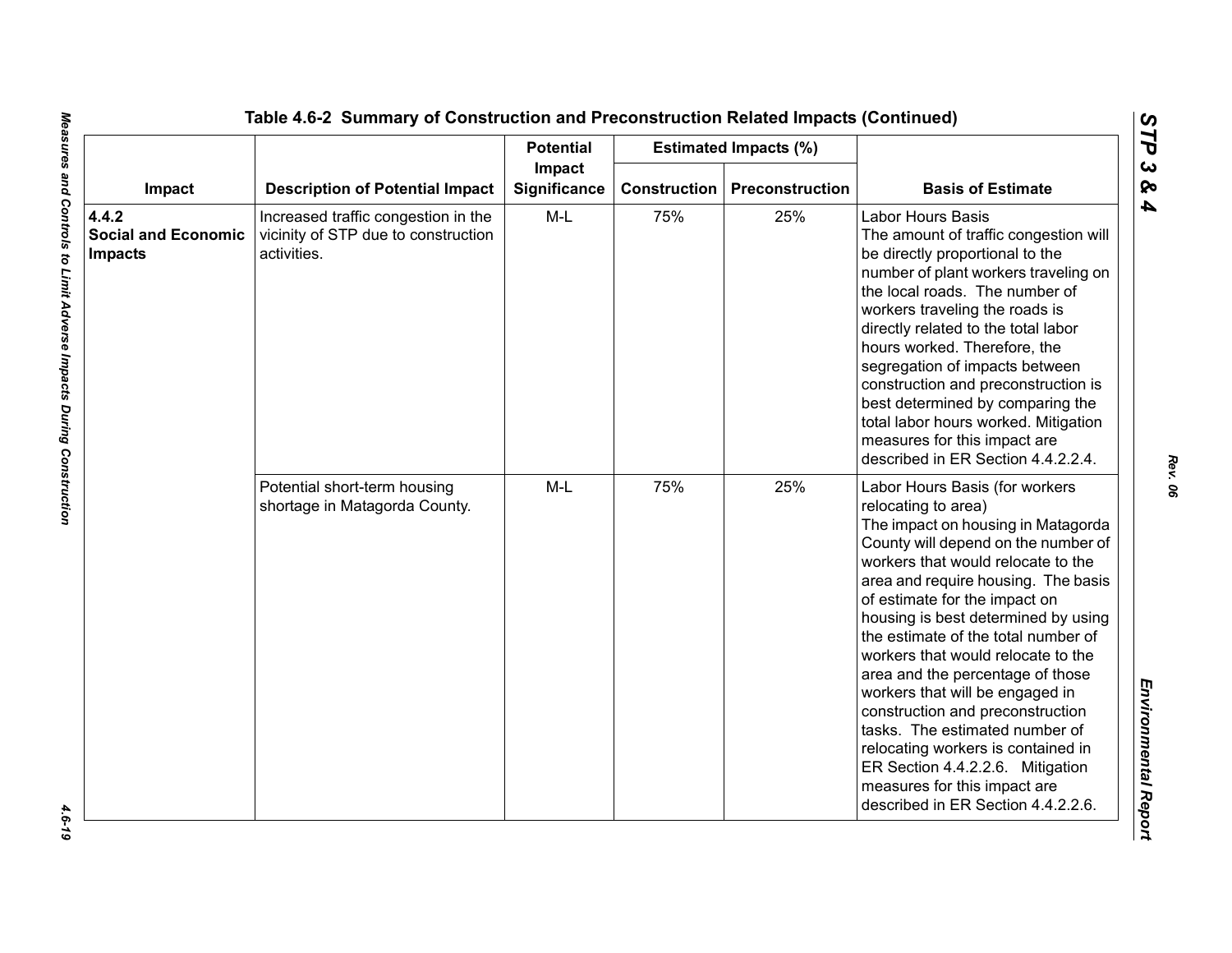| Impact |                                                                                                    | <b>Potential</b>       |                     | <b>Estimated Impacts (%)</b> |                                                                                                                                                                                                                                                                                                                                                                                                                                                                                                                                                                                                                                                                                      |
|--------|----------------------------------------------------------------------------------------------------|------------------------|---------------------|------------------------------|--------------------------------------------------------------------------------------------------------------------------------------------------------------------------------------------------------------------------------------------------------------------------------------------------------------------------------------------------------------------------------------------------------------------------------------------------------------------------------------------------------------------------------------------------------------------------------------------------------------------------------------------------------------------------------------|
|        | <b>Description of Potential Impact</b>                                                             | Impact<br>Significance | <b>Construction</b> | Preconstruction              | <b>Basis of Estimate</b>                                                                                                                                                                                                                                                                                                                                                                                                                                                                                                                                                                                                                                                             |
|        | Water shortages in Matagorda<br>County as a result of the in-<br>migrating construction workforce. | $M-L$                  | 75%                 | 25%                          | Labor Hours Basis (for workers<br>relocating to area)<br>The impact on water shortages in<br>Matagorda County will depend on<br>the number of workers that would<br>relocate to the area and require<br>housing. The basis of estimate for<br>the impact on water shortages is<br>best determined by using the<br>estimate of the total number of<br>workers that would relocate to the<br>area and the percentage of those<br>workers that will be engaged in<br>construction and preconstruction<br>tasks. The estimated number of<br>relocating workers is contained in<br>ER Section 4.4.2.2.6. Mitigation<br>measures for this impact are<br>described in ER Section 4.4.2.2.7. |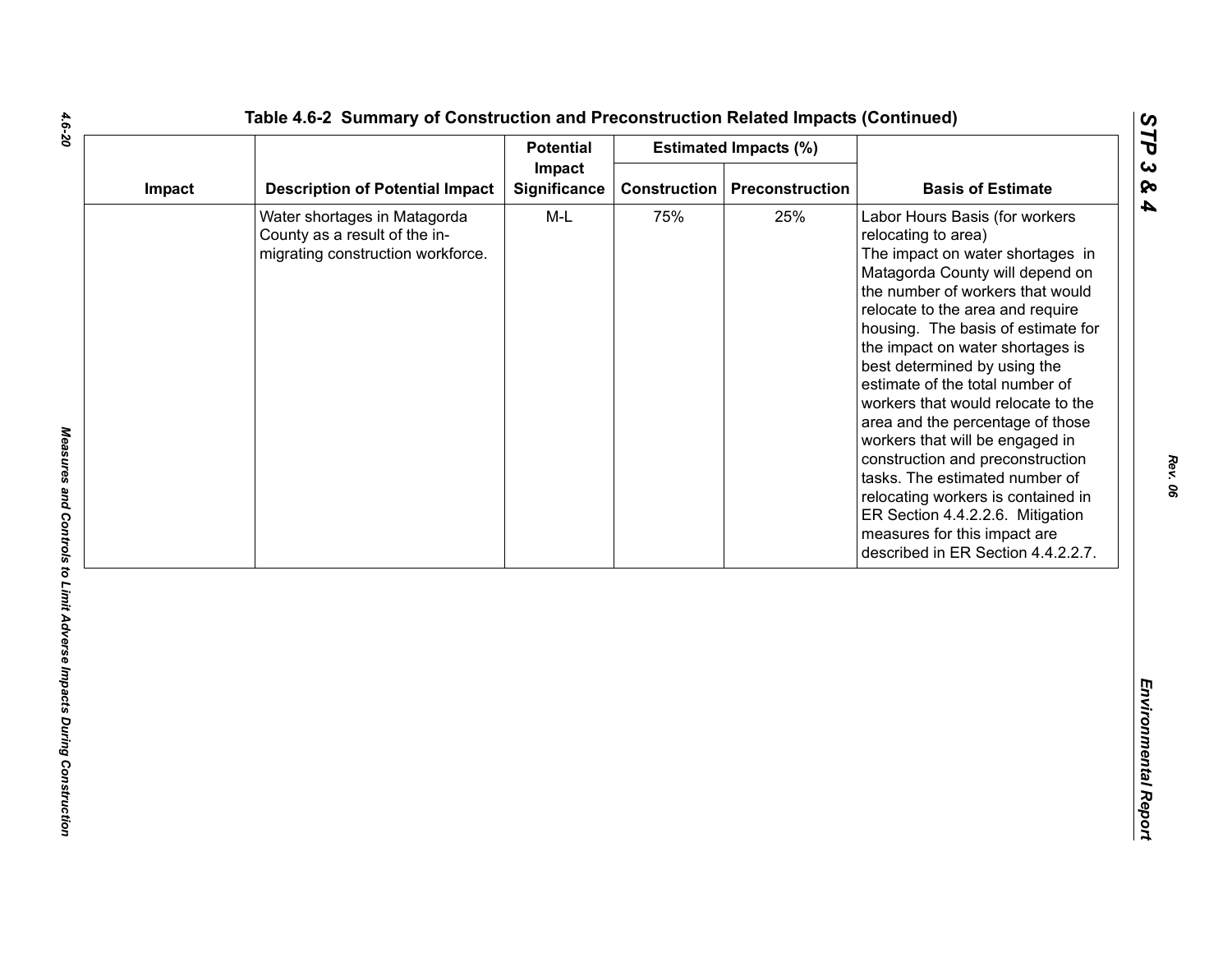| Impact<br><b>Description of Potential Impact</b><br>Significance<br><b>Construction</b><br>Preconstruction<br>Impact<br>$M-L$<br>75%<br>25%<br>Shortage of wastewater treatment<br>plants in Matagorda County as a<br>result of the in-migrating<br>construction workforce. | <b>Basis of Estimate</b><br>Labor Hours Basis (for workers<br>relocating to area)<br>The impact on the shortage of<br>wastewater treatment plants in<br>Matagorda County will depend on<br>the number of workers that would<br>relocate to the area and require                                                                                                                                                                                                                                             |
|-----------------------------------------------------------------------------------------------------------------------------------------------------------------------------------------------------------------------------------------------------------------------------|-------------------------------------------------------------------------------------------------------------------------------------------------------------------------------------------------------------------------------------------------------------------------------------------------------------------------------------------------------------------------------------------------------------------------------------------------------------------------------------------------------------|
|                                                                                                                                                                                                                                                                             |                                                                                                                                                                                                                                                                                                                                                                                                                                                                                                             |
|                                                                                                                                                                                                                                                                             | housing. The basis of estimate for<br>the impact on the shortage of<br>wastewater treatment plants is best<br>determined by using the estimate of<br>the total number of workers that<br>would relocate to the area and the<br>percentage of those workers that will<br>be engaged in construction and<br>preconstruction tasks. The<br>estimated number of relocating<br>workers is contained in ER Section<br>4.4.2.2.6. Mitigation measures for<br>this impact are described in ER<br>Section 4.4.2.2.7. |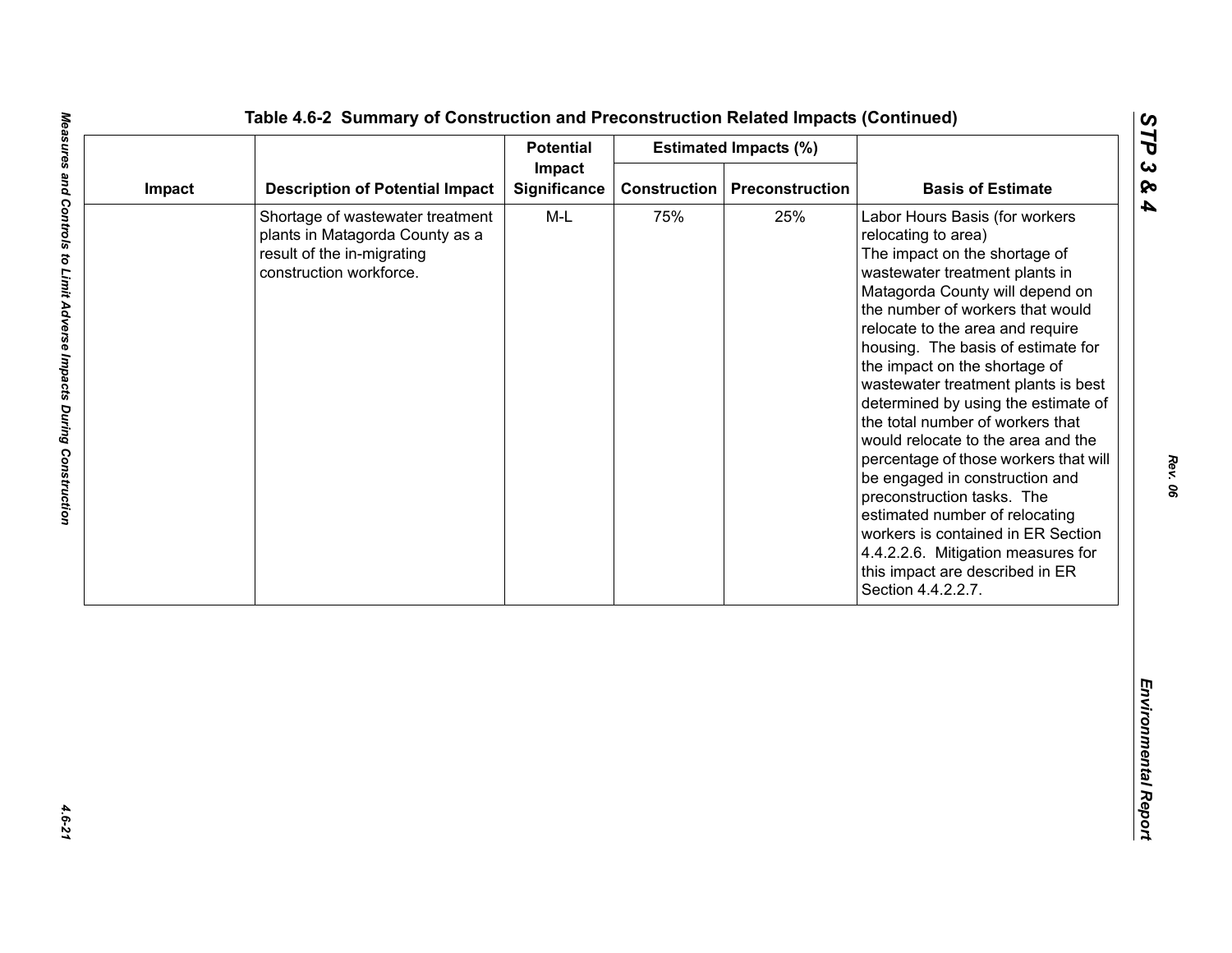|                                                                       | <b>Potential</b>    |        |     |                                                                                                                                                                                                                                                                                                                                                                                                                                                                                                                                                                                                                                                                                                            |
|-----------------------------------------------------------------------|---------------------|--------|-----|------------------------------------------------------------------------------------------------------------------------------------------------------------------------------------------------------------------------------------------------------------------------------------------------------------------------------------------------------------------------------------------------------------------------------------------------------------------------------------------------------------------------------------------------------------------------------------------------------------------------------------------------------------------------------------------------------------|
| <b>Description of Potential Impact</b>                                | <b>Significance</b> |        |     | <b>Basis of Estimate</b>                                                                                                                                                                                                                                                                                                                                                                                                                                                                                                                                                                                                                                                                                   |
| Potential impacts to police and fire<br>services in Matagorda County. | M                   | 75%    | 25% | Labor Hours Basis (for workers<br>relocating to area)<br>The impact on police and fires<br>services in Matagorda County will<br>depend on the number of workers<br>that would relocate to the area and<br>require housing. The basis of<br>estimate for the impact on police<br>and fire services is best determined<br>by using the estimate of the total<br>number of workers that would<br>relocate to the area and the<br>percentage of those workers that will<br>be engaged in construction and<br>preconstruction tasks. The<br>estimated number of relocating<br>workers is contained in ER Section<br>4.4.2.2.6. Mitigation measures for<br>this impact are described in ER<br>Section 4.4.2.2.7. |
| Potential impacts to medical<br>services in Matagorda County.         | S                   | 75%    | 25% | Labor Hours Basis                                                                                                                                                                                                                                                                                                                                                                                                                                                                                                                                                                                                                                                                                          |
|                                                                       |                     |        |     |                                                                                                                                                                                                                                                                                                                                                                                                                                                                                                                                                                                                                                                                                                            |
|                                                                       |                     | Impact |     | <b>Estimated Impacts (%)</b><br><b>Construction</b><br>Preconstruction                                                                                                                                                                                                                                                                                                                                                                                                                                                                                                                                                                                                                                     |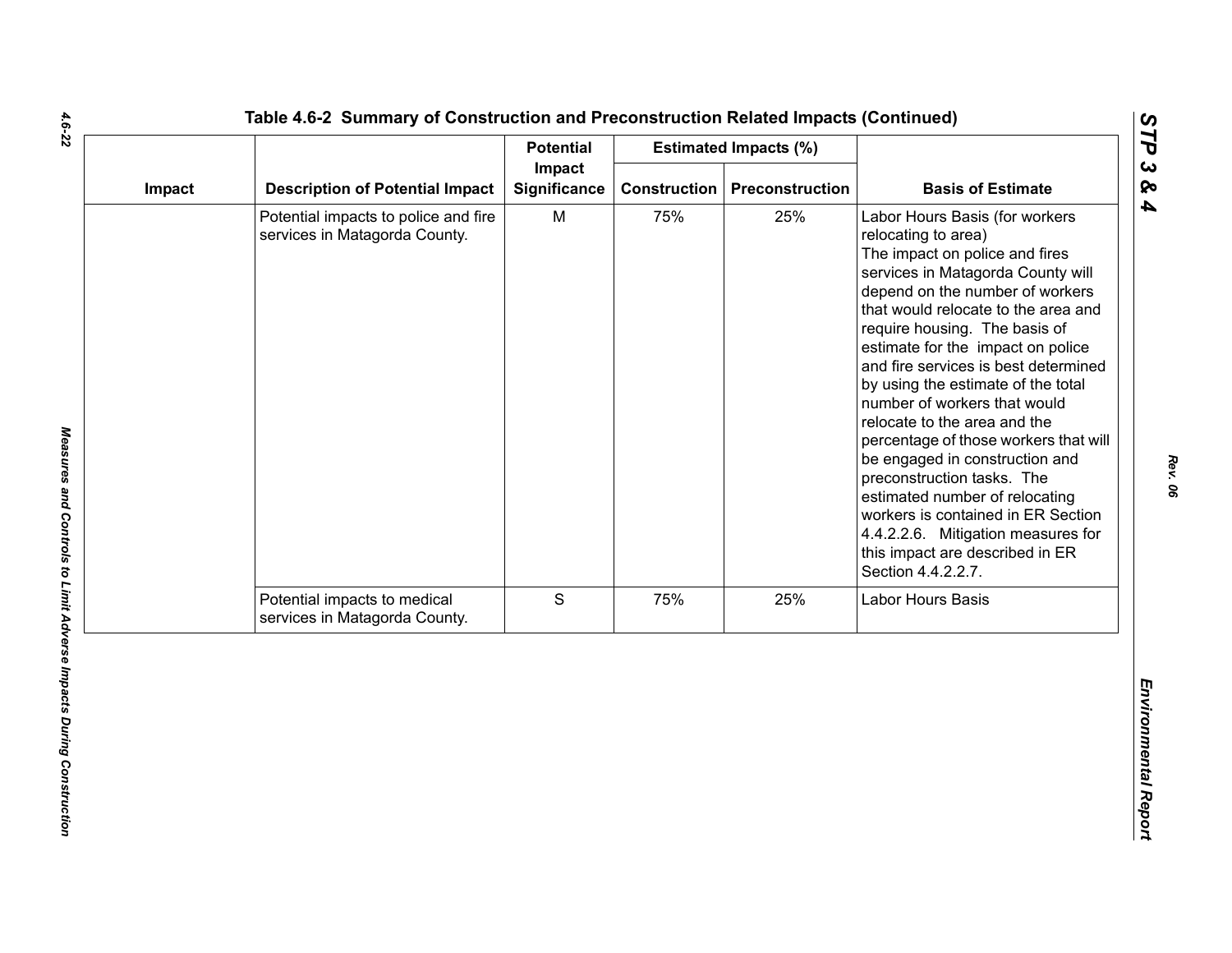|                                   |                                                                                                                                                                | <b>Potential</b>       |                     | <b>Estimated Impacts (%)</b> |                                                                                                                                                                                                                                                                                                                                                                                                                                                                                                                                                                                                                                                                                                                                                                                                                                                                 |
|-----------------------------------|----------------------------------------------------------------------------------------------------------------------------------------------------------------|------------------------|---------------------|------------------------------|-----------------------------------------------------------------------------------------------------------------------------------------------------------------------------------------------------------------------------------------------------------------------------------------------------------------------------------------------------------------------------------------------------------------------------------------------------------------------------------------------------------------------------------------------------------------------------------------------------------------------------------------------------------------------------------------------------------------------------------------------------------------------------------------------------------------------------------------------------------------|
| Impact                            | <b>Description of Potential Impact</b>                                                                                                                         | Impact<br>Significance | <b>Construction</b> | <b>Preconstruction</b>       | <b>Basis of Estimate</b>                                                                                                                                                                                                                                                                                                                                                                                                                                                                                                                                                                                                                                                                                                                                                                                                                                        |
|                                   | Potential impacts to social services<br>in Matagorda County.                                                                                                   | S                      | 75%                 | 25%                          | Labor Hours Basis                                                                                                                                                                                                                                                                                                                                                                                                                                                                                                                                                                                                                                                                                                                                                                                                                                               |
|                                   | Potential impact on the short-term<br>ability of schools in Matagorda<br>County to accommodate the<br>increase in student population.                          | $M-L$                  | 75%                 | 25%                          | Labor Hours Basis (for workers<br>relocating to area)<br>The impact on the short-term ability<br>of schools in Matagorda County to<br>accommodate the increase in<br>student population will depend on<br>the number of workers that would<br>relocate to the area and require<br>housing. The basis of estimate for<br>the impact on the short-term ability<br>of schools in Matagorda County to<br>accommodate the increase in<br>student population is best<br>determined by using the estimate of<br>the total number of workers that<br>would relocate to the area and the<br>percentage of those workers that will<br>be engaged in construction and<br>preconstruction tasks. The<br>estimated number of relocating<br>workers is contained in ER Section<br>4.4.2.2.6. Mitigation measures for<br>this impact are described in ER<br>Section 4.4.2.2.8. |
| 4.4.3<br>Environmental<br>Justice | Low-income rental housing rates<br>could increase due to increased<br>demand for housing, potentially<br>displacing low-income renters in<br>Matagorda County. | S                      | 75%                 | 25%                          | Labor Hours Basis                                                                                                                                                                                                                                                                                                                                                                                                                                                                                                                                                                                                                                                                                                                                                                                                                                               |

*STP 3 & 4*